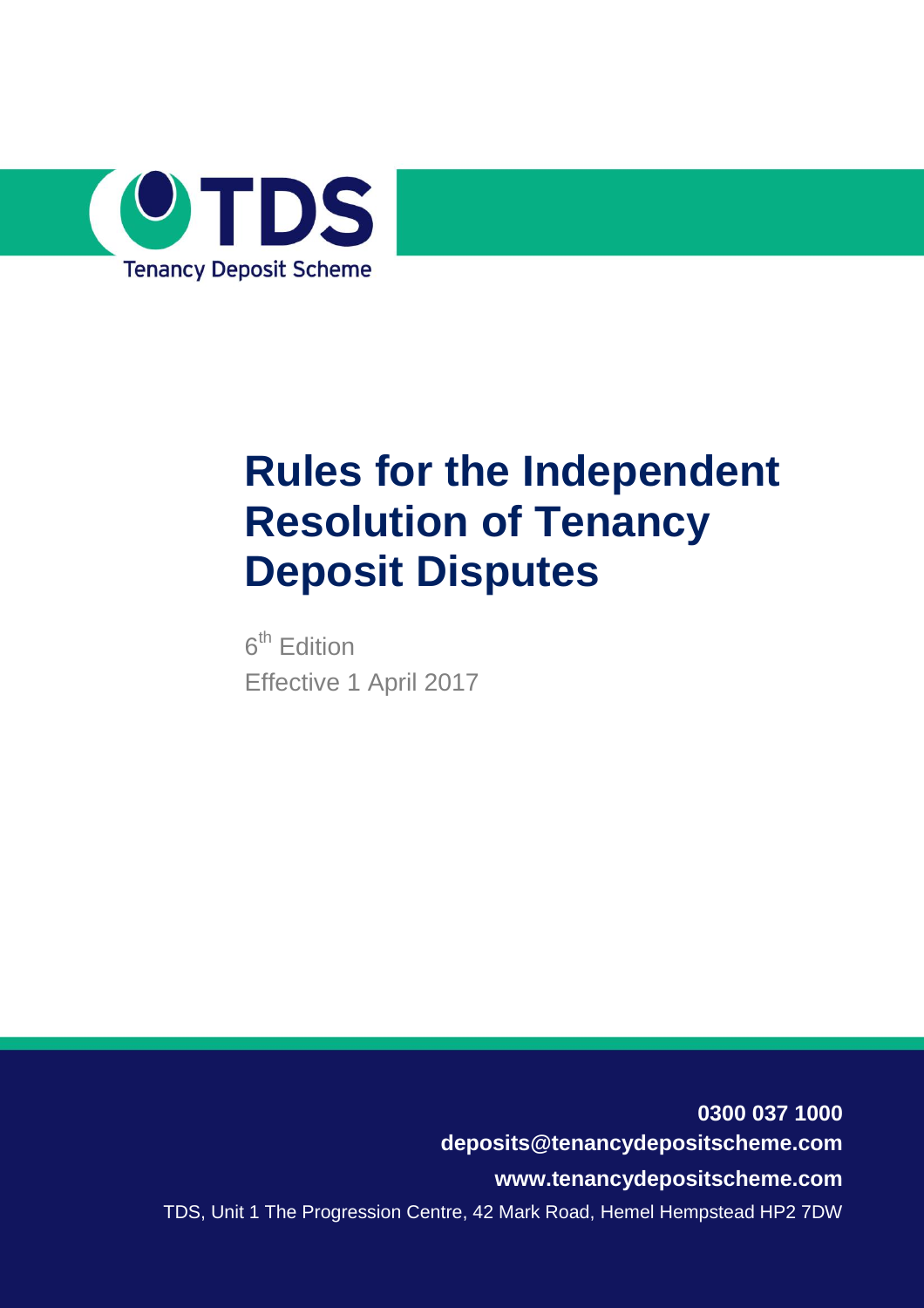# **Contents**

| 3 <sup>1</sup> |                                                                                    |  |
|----------------|------------------------------------------------------------------------------------|--|
| $\overline{4}$ |                                                                                    |  |
| 5 <sup>1</sup> | Stage 3: Formal Dispute resolution where the parties cannot resolve the Dispute 13 |  |
| 6              |                                                                                    |  |
|                |                                                                                    |  |
|                |                                                                                    |  |
|                |                                                                                    |  |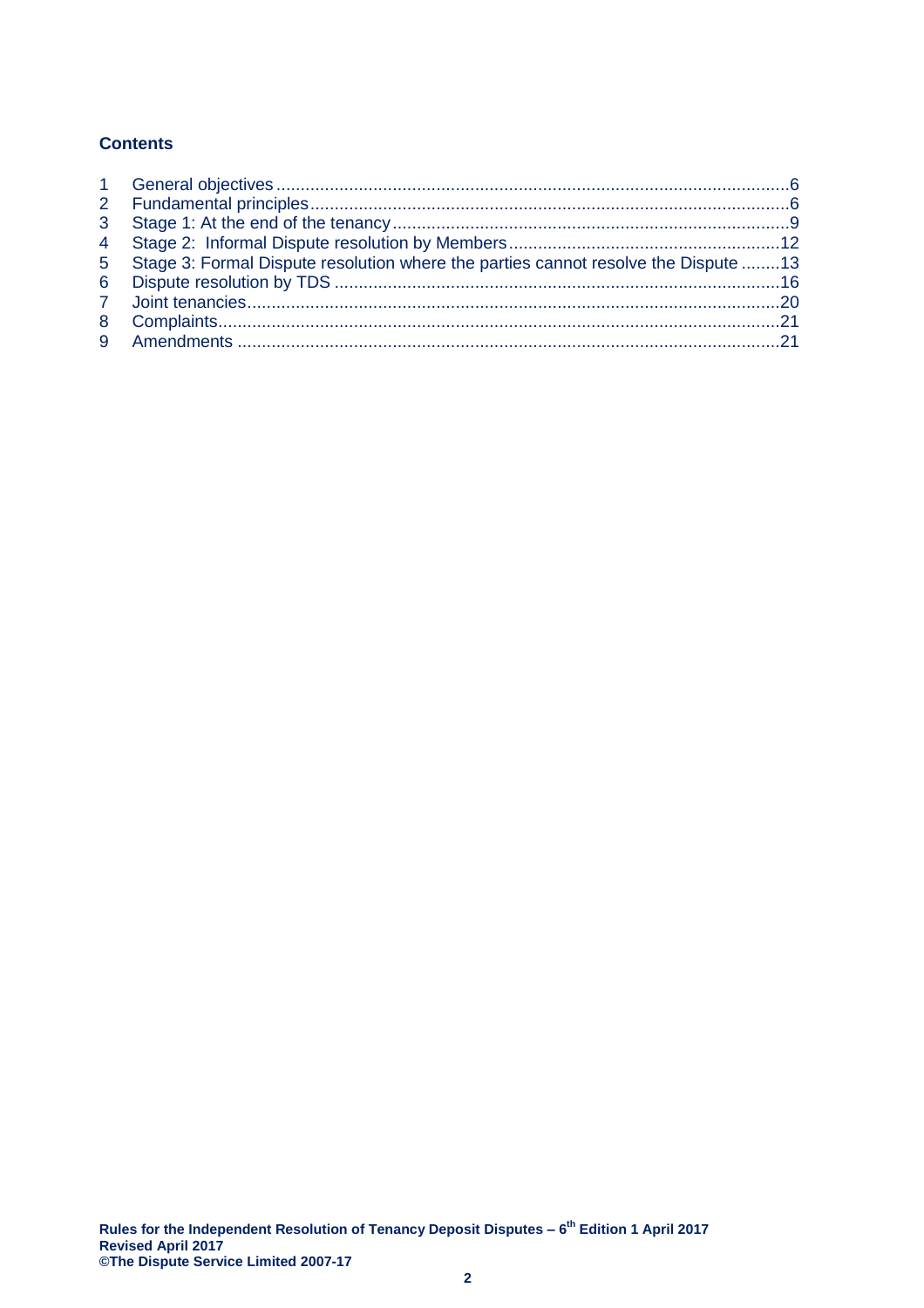## **Definitions**

In these Rules, certain words and phrases have a special meaning. These words or phrases are indicated by using initial capital letters, and their meaning in the context of these Rules is set out below. Definitions given in these Rules in the singular shall, where the context allows, include the plural meaning and vice versa.

**1988 Act** means the Housing Act 1988, in which the statutory requirements for ASTs are contained, and any statutory amendments to it, and secondary legislation made under it.

**2004 Act** means the Housing Act 2004, in which the statutory requirements for tenancy Deposit protection are contained, and any statutory amendments to it and secondary legislation made under it.

**Adjudication** means a decision about a Dispute made by an Adjudicator.

**Adjudicator** means a person appointed by TDS to resolve Disputes. "Adjudicator" shall, where the context allows, include a mediator, arbitrator or other expert appointed to resolve a Dispute by means other than litigation.

**ADR** means alternative Dispute resolution provided by TDS to facilitate the resolution of Disputes as an alternative to court proceedings.

**Agent** or **Letting Agent** means an individual or company appointed by an owner to let or manage property on his behalf.

**Assured Shorthold Tenancy** or **AST** means an assured shorthold tenancy as defined in the 1988 Act (as amended) and is the usual form of letting for a private Tenant renting from a private Landlord; where the tenancy began on or after 15 January 1989; the annual rent does not exceed £100,000; the house or flat is let as separate accommodation; and is the Tenant's main home. A non-AST means a tenancy that is not an Assured Shorthold Tenancy.

**Board** means the Board of Directors of TDS.

**Calendar Day** or **day** means any day of the year, including Saturdays, Sundays and bank holidays. The 2004 Act uses both "days" (i.e. Calendar Days) and "Working Days" to calculate deadlines. TDS only sets a deadline in Working Days if it is a statutory deadline. Unless a deadline is given in Working Days, it should be assumed that the deadline is calculated in Calendar Days. "Promptly" means as soon as reasonably practicable in the circumstances. TDS will assume that a party has acted "promptly" in response to a trigger event if they have acted within 10 days of that trigger event.

**Client Account** means an account set up in a UK bank, building society or other financial institution in the UK specifically to hold Client Money. The financial institution operating the account must not be entitled to make withdrawals from the account or levy charges against the account if the account holder owes money to that institution or fails to comply with the terms and conditions applicable to the account or is in some other way in default. The Deposit holder must not keep any of its own money in a Client Account or use money from a Client Account for its own purposes.

**Department** means the Department for Communities and Local Government (DCLG), or any other Government Department which becomes responsible for overseeing tenancy deposit protection schemes.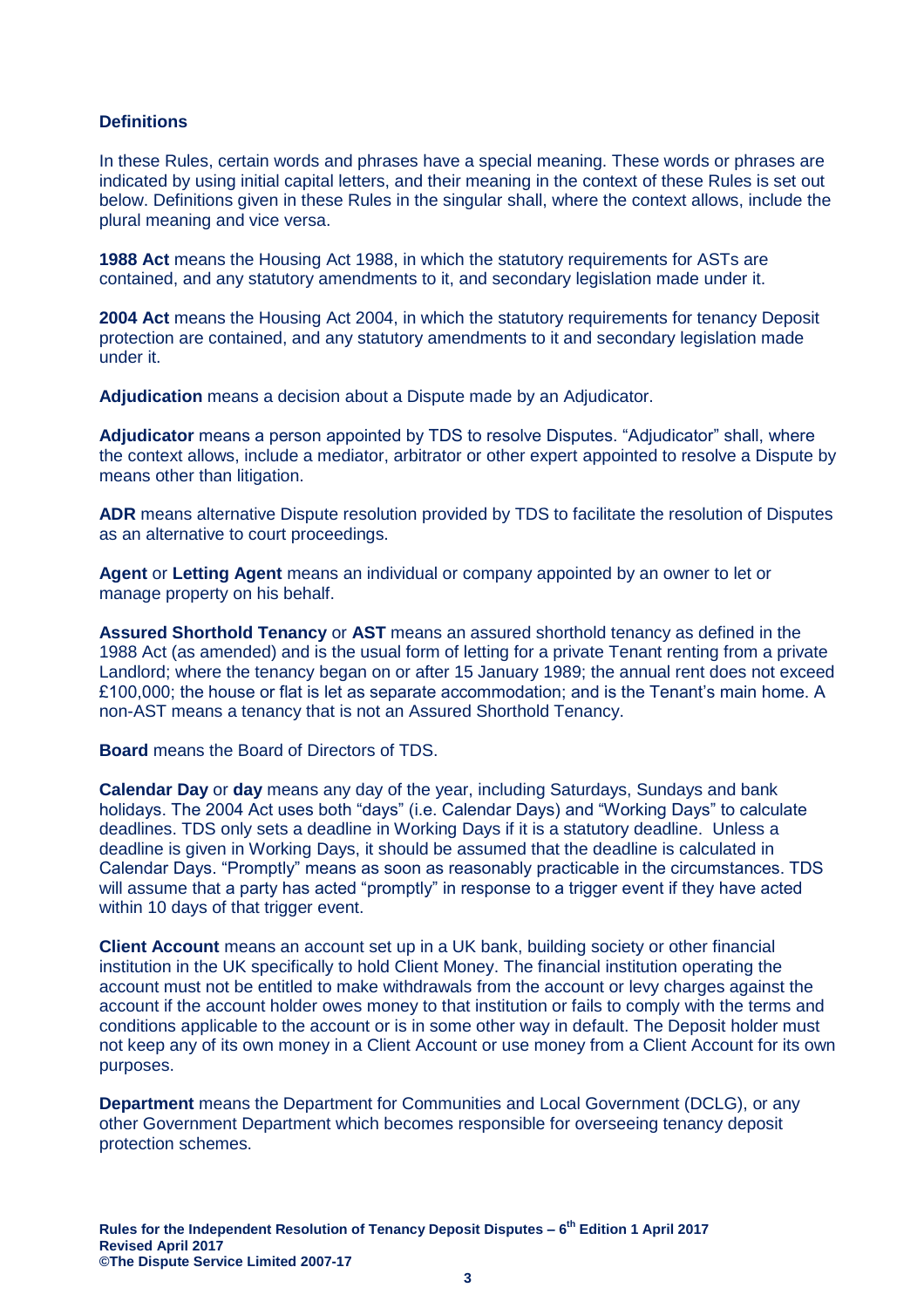**Dispute** means a dispute at the end of an AST about the allocation of a Deposit protected in the Scheme.

**Disputed Amount** means that sum of the Deposit over which the Landlord and Tenant cannot reach agreement at the end of a tenancy.

**Dispute Application Form** or **Dispute Response Form** means the forms so-named available from TDS' website, which may be completed on paper or on-line using the TDS website.

**Joint Tenancy and Joint Tenants** means a tenancy with two or more Tenants, each of whom is jointly and severally liable for the performance of the obligations in, and the discharge of liabilities under or in connection with a tenancy.

**Landlord** means an individual or individuals, or a **Corporate Landlord**, who own(s) an interest in and let(s) residential property. Reference to a Landlord includes a reference to any person (including an Agent) acting on a Landlord's behalf in relation to a tenancy. Reference to a Landlord also includes any one or more joint Landlords. Irrespective of the terms of any partnership agreement, declaration of trust or other arrangement between joint Landlords, TDS will regard all Landlords of a tenancy as being jointly and severally liable for the Landlord's obligations and will treat the authority of any one or more joint Landlords as binding on the others.

**Lead Tenant** means in a Joint Tenancy, where one of the Joint Tenants is authorised to act for and on behalf of all Joint Tenants in relation to any Deposit Dispute.

**Let Only** tenancy means an AST where a Member introduced the Tenant to the property, but the property is not managed by the Member. Let Only tenancies will include situations where a Member has registered the Deposit on the TDS tenancy database but does not fully manage the tenancy. For the purposes of these Scheme Rules a Let Only tenancy is one which has been designated as such by a Letting Agent on the TDS tenancy database.

**Member** means an Agent or Landlord who has joined, and is a current Member of, the Scheme and **Membership** shall mean the state of being a Member, or the Members of the Scheme as a whole, as the context requires.

**Membership Subscription** is the charge paid by an Agent or Landlord to be a Member of the Tenancy Deposit Scheme.

**Non-AST** see Assured Shorthold Tenancy.

**Notice** means written Notice, sent by ordinary first class post or an equivalent service that offers next day delivery in the majority of cases, to the postal address supplied to TDS by the relevant party and such Notice will be deemed served 2 Working Days after posting. Notify shall mean the giving of Notice and Notification shall be interpreted accordingly.

**Prescribed Information** means such information as a Landlord is required to provide to a Tenant and any Relevant Person, in accordance with the Housing (Tenancy Deposits) (Prescribed Information) Order 2007 (Statutory Instrument 2007 No 797 available to view at [www.legislation.gov.uk\)](http://www.legislation.gov.uk/) or such other information as may be prescribed from time to time pursuant to section 213(5) of the 2004 Act.

**Protect** means register with the Scheme and remain for the time being entitled to the Scheme's benefits of insurance protection and access to the ADR process. **Protection**, **Protecting** and **Protected** shall be construed accordingly.

**Relevant Person** means any person who paid the Deposit or any part of it on behalf of a Tenant.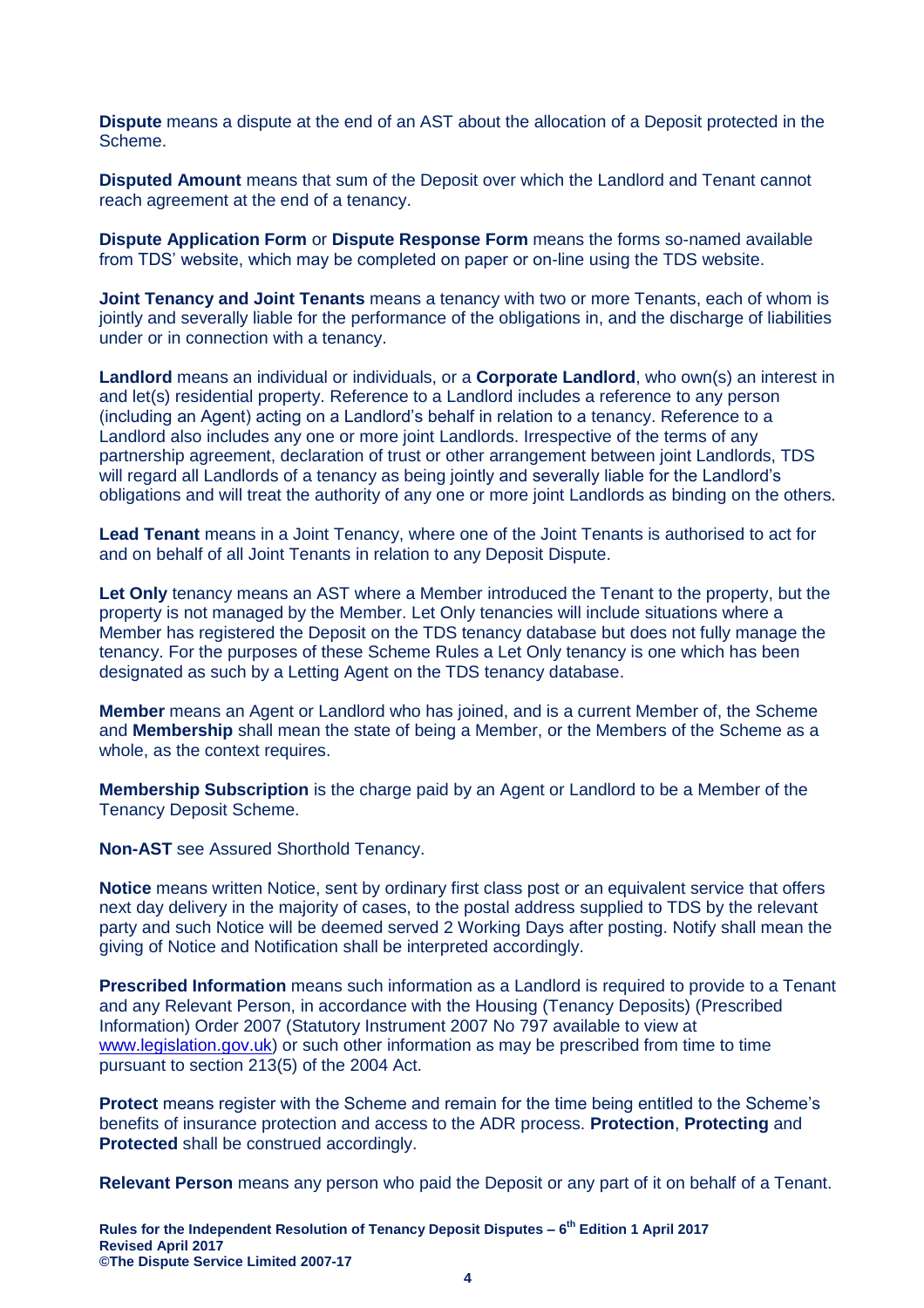**Renewed AST** means a second or subsequent AST where the immediately preceding AST was a letting of the same or substantially the same property to the same Tenant (or to one or more persons who were previously one or more of the Joint Tenants of the immediately preceding AST) whether or not the property is let by the same Landlord, and whether or not the property is let on different terms and conditions. References to a Renewed AST shall include references to any contractual extension of an AST and any Statutory Periodic Tenancy where there is a material change in the terms from the fixed term AST (e.g. change in rent, change in Tenant, change in amount of Deposit), but shall not include a Statutory Periodic Tenancy where the terms are in all material respects the same as the rent payable under the fixed term AST.

**Rule** means any Rule published by The Dispute Service Ltd in relation to the operation of the Scheme.

**Scheme** or **Statutory Scheme** or **Tenancy Deposit Scheme** means any one (and, as the context requires, each and all) of the schemes run by TDS (set up in accordance with the 2004 Act and operated under a service concession agreement to the Department) for the Protection of Deposits and the resolution of Disputes about their return.

**Scheme Administrator** means The Dispute Service Ltd.

**TDS, TDS Ltd** or **The Dispute Service** means The Dispute Service Limited, a Company limited by guarantee registered in England and Wales with registered number 4851694, authorised by the Department to operate the Statutory Scheme. It has no share capital and has members rather than shareholders. Any surpluses are re-invested in the business.

**Tenancy Deposit Protection Charge** means the amount payable by Members to TDS for protecting an individual Deposit in the Scheme. The Rules stipulate the circumstances in which a Tenancy Deposit Protection Charge must be paid.

**Tenant** means one or more individuals who holds or possesses property under an AST. The expression **Tenant** includes Joint Tenants and former Tenants by whom a Deposit was paid.

**Undisputed Amount** means as much of the Deposit as the Tenant and the Landlord have agreed is to be paid either wholly to one of them or partly to the one and partly to the other.

**Working Day** means a day that is not a Saturday or Sunday, nor any day that is a bank holiday under the Banking and Financial Dealings Act 1971 or any customary or public holiday in England and Wales. See also **Calendar Day and Day**.

**We/Us/Our** means The Dispute Service Limited.

**Write, Writing and Written** include electronic communications within the meaning of Section 15 (general interpretation) of the Electronic Communications Act 1971.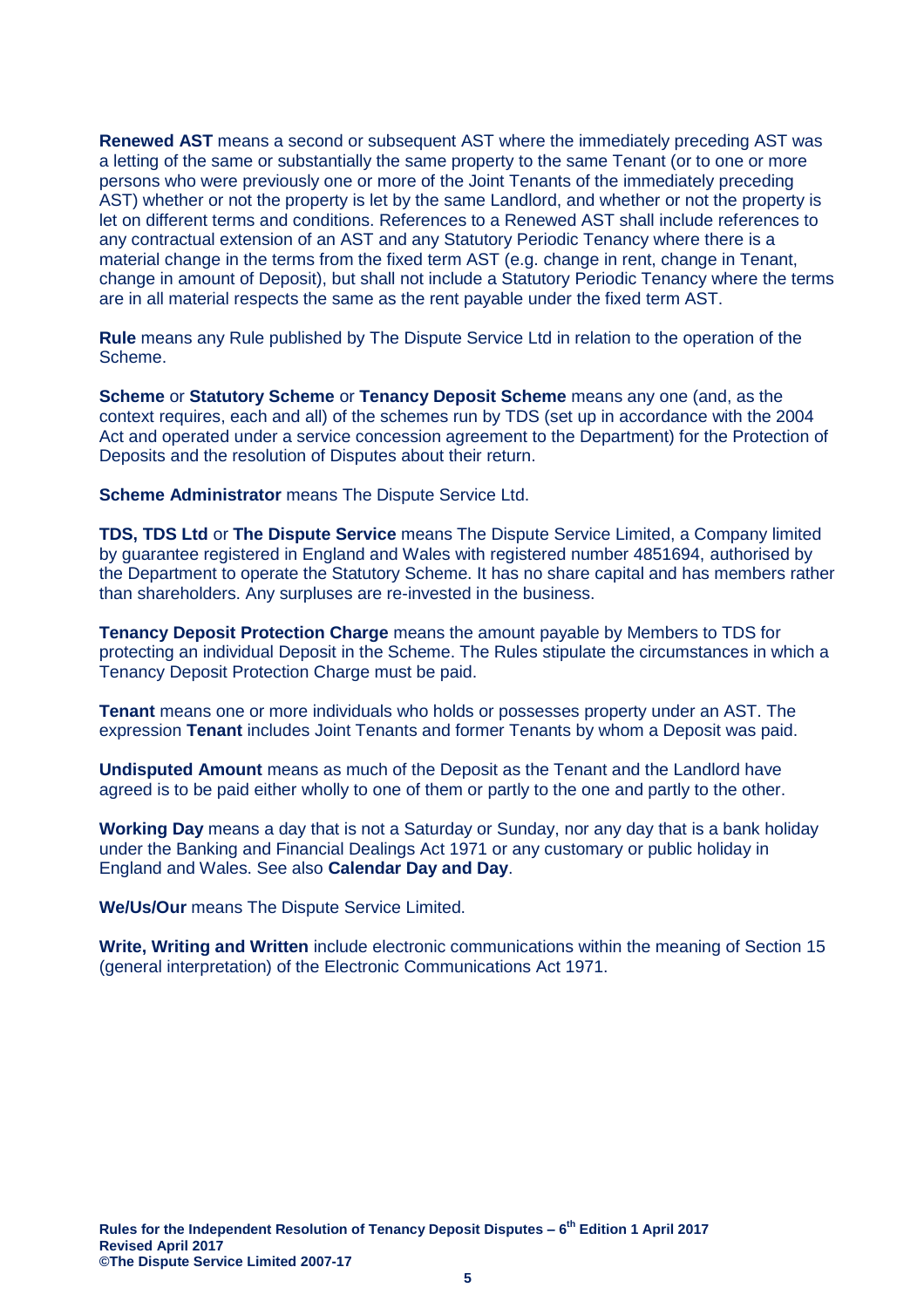## <span id="page-5-0"></span>**1 General objectives**

- **1.1** This document sets out the Tenancy Deposit Scheme rules relating to the independent resolution of tenancy disputes. These Rules should be read in conjunction with the relevant Membership Rules of the Tenancy Deposit Scheme.
- **1.2** The Scheme is an authorised tenancy deposit protection scheme, made available under the 2004 Act. Its objectives are to:
	- **1.2.1** ensure that Deposits are held securely and are available for the person entitled to them when the tenancy ends;
	- **1.2.2** resolve Disputes about the allocation of Deposits quickly, cheaply and fairly.
- **1.3** These Rules are designed to ensure that these objectives are met. They apply to all Landlords, Agents and Tenants connected with a Deposit that is Protected by the Scheme.

## <span id="page-5-1"></span>**2 Fundamental principles**

- **2.1** Where there are Joint Tenants, TDS will require one Tenant to be appointed as Lead Tenant. The Lead Tenant must be authorised to act for and on behalf of all Joint Tenants in relation to any Deposit Dispute.
- **2.2** TDS will not consider Disputes until after the tenancy has lawfully ended.
- **2.2** The Deposit belongs to the Tenant unless and until the Landlord can establish a valid claim to the Deposit (or part of it).
- **2.3** When the tenancy ends, the Landlord and the Tenant must make every effort to resolve any Dispute by negotiation.
- **2.4** The parties must be able to show that they have made reasonable attempts to negotiate a resolution of the Dispute before referring it to TDS. Failure to do so may result in the Dispute being returned to the parties to attempt resolution. Persistent neglect of this requirement by Members may be taken into account when considering the renewal/termination of Membership.
- **2.5** Members must behave reasonably and co-operate fully with TDS to ensure that Disputes are resolved efficiently and effectively.
- **2.6** The Landlord and the Tenant must meet the deadlines set out in these Rules.
- **2.7** TDS does not charge the Landlord, Tenant or Agent for resolving a Dispute, as the costs of running the service are included in overall Membership Subscriptions and Tenancy Deposit Protection Fees. Members may make a fair and reasonable charge to their clients and customers to defray these expenses.
- **2.8** Each party to a Dispute will be responsible for their own costs of preparing and submitting their case. The Adjudicator will not award costs or expenses incurred in preparing a Dispute or during negotiations, as TDS does not regard such costs as costs of enforcement. (The Adjudicator may at their discretion award costs incurred in enforcing or remedying a Tenant's obligations - for example solicitor's costs for regaining possession, agent's fees for arranging contractors to carry out cleaning or repairs - as long as it was reasonable to incur the cost, the charges themselves are reasonable and supported by invoice or court order, and the tenancy agreement states that the Deposit may be used for this purpose).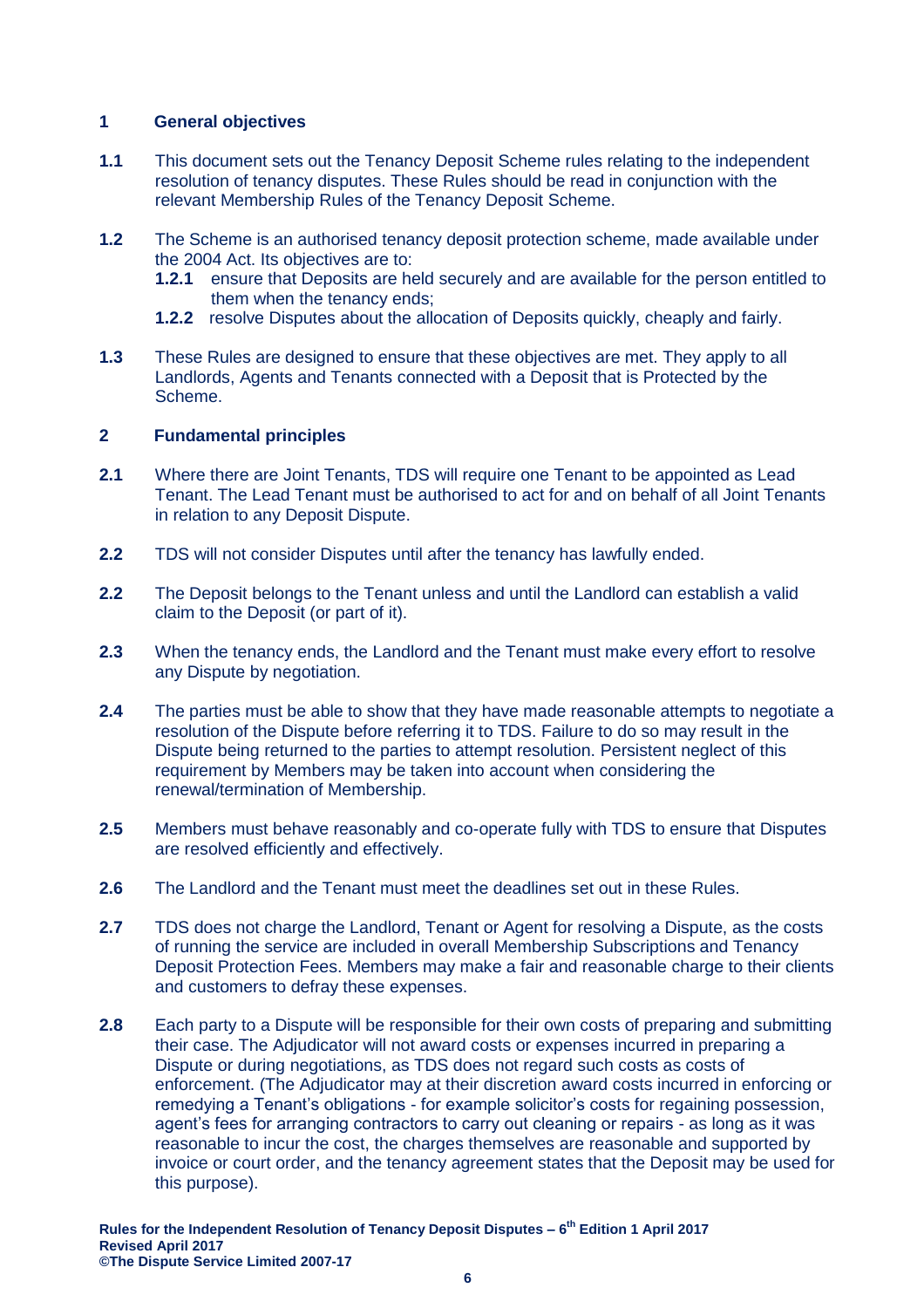- **2.9** Members must ensure that they correctly ascertain the Disputed Amount and promptly pay the correct Disputed Amount to TDS when requested to do so.
- **2.10** TDS has the discretion to use any kind of ADR, such as mediation, where it believes that method to be appropriate, but in most cases ADR will usually involve an independent review by an Adjudicator. The Adjudicator will assess the evidence submitted by the parties and determine how the Disputed Amount should be allocated between the parties. The ADR process is not investigative. It is for the party bringing the Dispute to provide documentary evidence to support their allegations, and it is for the respondent to provide documentary evidence to refute those allegations. Material which is received too late will be returned and will not be taken into account. No additional documentation will be considered after TDS has referred the case for ADR.
- **2.11** The parties do not attend any hearing and the Adjudicator will not visit the property. All the evidence which a party to a Dispute wishes to be considered by the Adjudicator should be submitted with their case. Parties should not assume that the Adjudicator will raise any enquiries with them or ask for any evidence they may have omitted. The burden of proof will be on the Landlord to justify any claim to the Deposit.
- **2.12** TDS will normally only seek further evidence if it is clear that particular evidence critical to ADR exists, was intended to be submitted, and was omitted in error. TDS will not normally request or take into account evidence which is referred to in a submission as being 'available on request'. TDS will not be liable for failing to consider any evidence if that evidence was not submitted, or if it was submitted late.
- <span id="page-6-0"></span>**2.13** The decision of the Adjudicator is final and binding. By submitting a Dispute for ADR, Landlords, Tenants and Agents agree to accept the outcome and acknowledge that the Adjudicator's decision cannot be appealed except by applying to the court. There are strict time limits involved in making an application to court and any costs incurred are likely to be significant. There is no right of appeal to TDS or the Department.
- **2.14** TDS can only make an award in respect of sums claimed by a Landlord against a Deposit paid by a Tenant or a Relevant Person. If the Tenant or Relevant Person raises issues which are intended to be a counter-claim against the Landlord they must pursue those issues with the Landlord directly (taking independent legal advice if necessary). The Adjudicator will not take into account any issues raised in a possible counter-claim when deciding how the Disputed Amount should be allocated.
- **2.15** The Adjudicator will not take into account any attempt by the Tenant to justify a set-off (e.g. where the Tenant claims rent was withheld because repairs were not carried out). Tenants must take up such issues with the Landlord directly, as for counter-claims.
- **2.16** A Tenant who wishes to raise a substantial counter-claim or set-off defence may consider that it is in their interest to pursue their case through the courts (who can deal with such matters) rather than through ADR. However, if the Deposit is not the subject of court proceedings, they may still submit a case for ADR (subject to these Rules).
- **2.17** TDS will assume that, in all their dealings with TDS, Agent Members are acting within their Landlord client's authority, and in accordance with the terms of the Agent's agreement with their client. TDS shall not be liable to a Landlord or an Agent or any other person if an Agent acts outside their authority or fails to carry out their client's instructions. TDS may, at its discretion, allow a third party who is not an Agent Member to act on behalf of a Landlord or Tenant. That third party will need to submit Written authority from the Landlord or Tenant, as applicable, consenting to the third party acting on their behalf.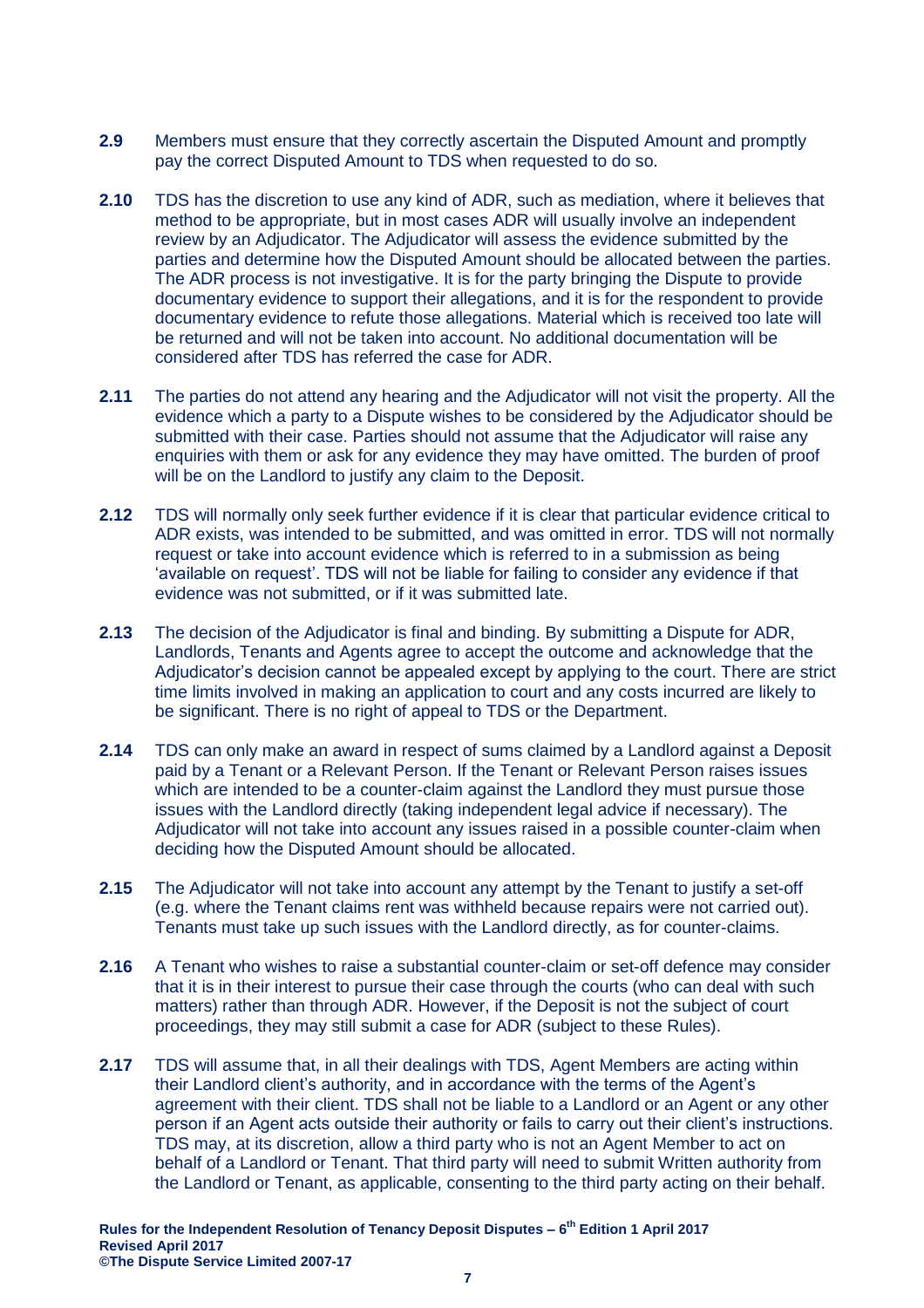TDS may ask the third party to confirm in Writing that they agree to comply with the applicable parts of these Rules. TDS will only make a payment to the third party with the Landlord's or the Tenant's or a Relevant Person's (as applicable) Written authority to make such payment.

- **2.18** TDS can only make awards up to the amount of Deposit (or, where there are agreed deductions, the amount of Deposit that remains after the agreed deductions have been made). If the sum claimed is in excess of the Deposit (or the available balance of the Deposit after agreed deductions) the Adjudicator will consider the extent to which the landlord's claim(s) to the deposit is justified based on the evidence submitted. The Adjudicator's report will explain briefly the reasons for the award and show the amount awarded. If the Landlord wishes to pursue the Tenant for any money over and above the Deposit (or remaining balance after agreed deductions), they may need to seek independent advice about what action they could take, as TDS is unable to deal with such matters.
- **2.19** If the Member sends TDS an amount that is higher than the Disputed Amount, TDS will assume, in the absence of any clear indication to the contrary, that the surplus is to go to the Tenant and pay it to them. If the Disputed Amount is more than the Adjudicator awards to the Tenant, TDS will pay the Tenant's award and return the remainder of the Disputed Amount to the person entitled to it.
- **2.20** The Adjudicator will consider, but is not obliged to accept, the Landlord's evidence of sums claimed or incurred. The Adjudicator will only award what they consider to be the reasonable cost of making good. In determining the amount, the Adjudicator may have regard to publicly available sources of information such as high street stores, and services and products available on the internet.
- **2.21** In making awards for the reasonable cost of making good, Adjudicators will take account of the age and quality of the item at the start of the tenancy, and the length of the tenancy. An allowance will be made for fair wear and tear during the tenancy (taking into account the permitted number of occupants and other terms of the tenancy agreement). Any award is intended to compensate a Landlord for the loss in value of an item or the property, where the loss in value is caused by the Tenant during the tenancy. Landlords are not entitled to receive new for old or in any other way be better off than they would have been if the Tenant had complied with their obligations in the tenancy agreement.
- **2.22** TDS will assume that the parties have stopped negotiating about the Dispute when it is submitted to TDS, unless there is clear evidence to the contrary. TDS has no liability to the Member or to the parties in the Dispute if the Adjudicator allocates the Deposit in a way that conflicts with an agreement that the parties have already reached between themselves, if the parties did not clearly make TDS aware of that agreement before the Adjudicator started to review the case. Where TDS is not aware of the existence of a binding agreement about the apportionment of the Deposit, TDS will pay the award decided by the Adjudicator (recovering any shortfall from the Member where applicable). It will then be for the parties to enforce the terms of any separate agreement they had previously reached about the Deposit.
- **2.23** The Adjudicator will not re-open any issues that are already the subject of a binding agreement by the time a Dispute is referred for ADR. If a Member sends TDS an amount that includes a sum which has **clearly** already been agreed by all the parties (including, where applicable, all Joint Tenants), TDS will usually pay out that sum in accordance with the agreement. The Adjudicator may, in their discretion, re-open issues that have already been agreed or partly agreed as long as the agreement has not become legally binding. The Adjudicator may take into account any offers made by either party unless clearly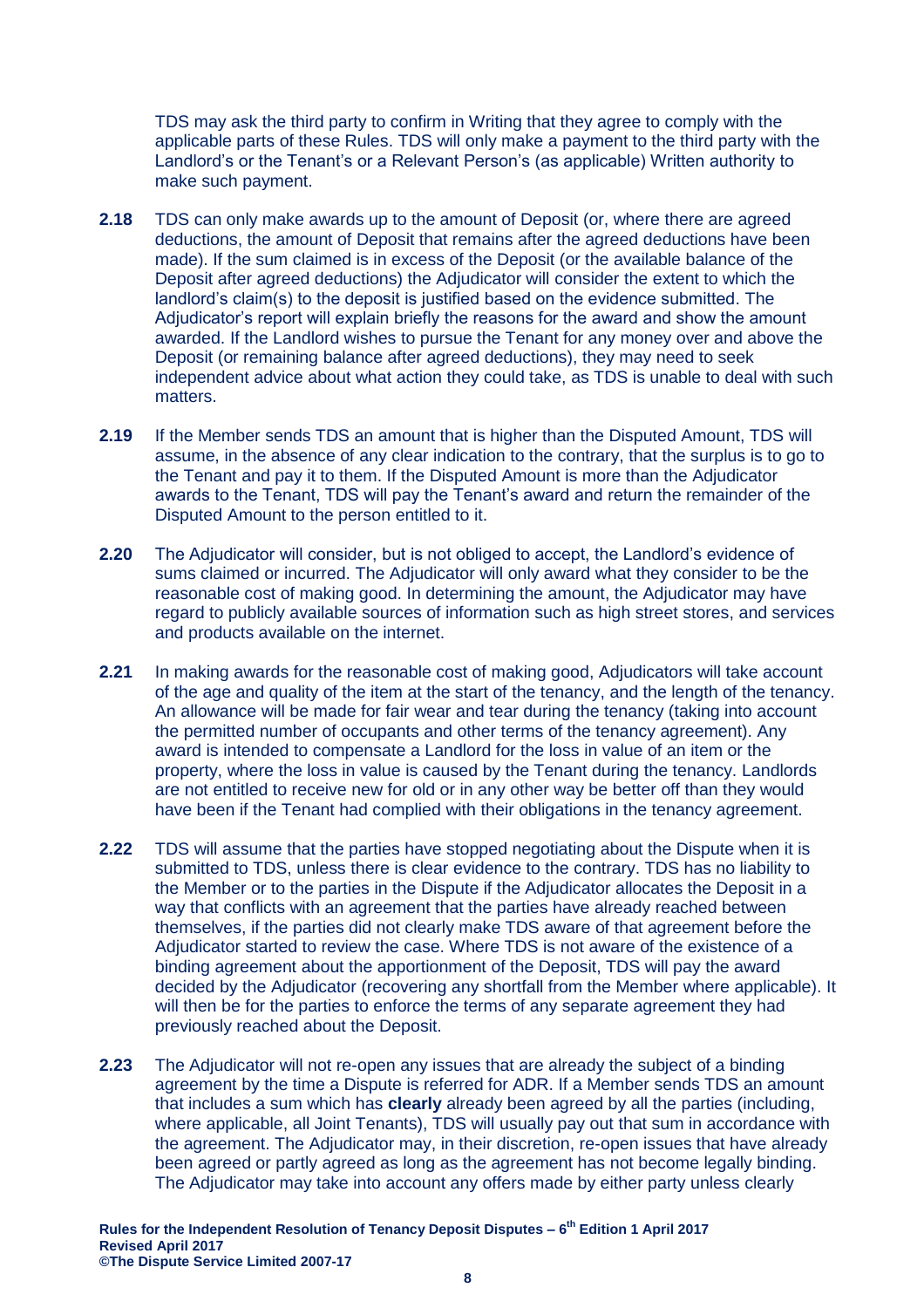stated to be made WITHOUT PREJUDICE. A party who fails to accept an offer before TDS refers the case to the Adjudicator will not be able to challenge an Adjudication solely on the grounds that the offer was higher than the Adjudicator's award.

- **2.24** TDS may dispense with the need for Notification, authority, consent or agreement, from any party to be in Writing where there is other evidence (reasonably satisfactory to TDS) that the party is unable to communicate in Writing for reasons relating to a disability. In such cases, authority etc. will still need to be given, albeit in some form other than Writing.
- **2.25** TDS' Adjudicators are trained, experienced and have the skills necessary to make fair and reasoned decisions. They operate in accordance with TDS' Adjudicators' Code of Conduct. TDS encourages a consistent approach to certain commonly recurring types of dispute. However, the facts in cases may differ and Disputes may be more complex than the parties themselves realise.
- **2.26** The Adjudicator will consider the Dispute submitted to him/her within the framework of the law applying in England and Wales in a manner that is fair and proportionate to what is in dispute. The Adjudicator will make their decision on the balance of probability and make an award according to what they consider fair in the circumstances of the Dispute.

## <span id="page-8-0"></span>**3 Stage 1: At the end of the tenancy**

#### **General**

**3.1** Members may make payments from the Deposit if both the Landlord and the Tenant agree. Whilst any part of the Deposit remains in dispute the Disputed Amount must not be paid to either party until directed by an Adjudicator or by the courts, unless payment is made in accordance with Rules [3.26](#page-10-0) to [3.34](#page-11-1) (which apply where a landlord or tenant cannot be contacted).

#### **If there are no deductions**

- **3.2** If all the parties agree that there should be no deductions from the Deposit, the Member must promptly return the Deposit to the Tenant.
- **3.3** The Member must promptly confirm to TDS that the tenancy has ended.
- **3.4** TDS will then contact the Tenant(s) to inform them that the Member is ready to end Protection of the Deposit. The Tenant (or one of Joint Tenants) may object to ending Protection of the Deposit if the tenancy has not ended. In such cases, the Deposit will remain Protected.
- **3.5** If the Tenant does not receive the Deposit within 10 days of asking the Member to return it (beginning with the date the request was made) the Tenant is entitled to apply to TDS for ADR.

## **If the Landlord or Agent wants to make a deduction**

- **3.6** The Member must promptly return to the Tenant any part of the Deposit that the Landlord or Member does not intend to claim.
- **3.7** The Member must contact the Tenant in Writing promptly after the end of the tenancy if they or the Landlord propose to make any deductions from the Deposit. The Member must describe the nature of each deduction and the amount proposed. If the exact amount is not known, the Member must give the Tenant an estimate, and make it clear to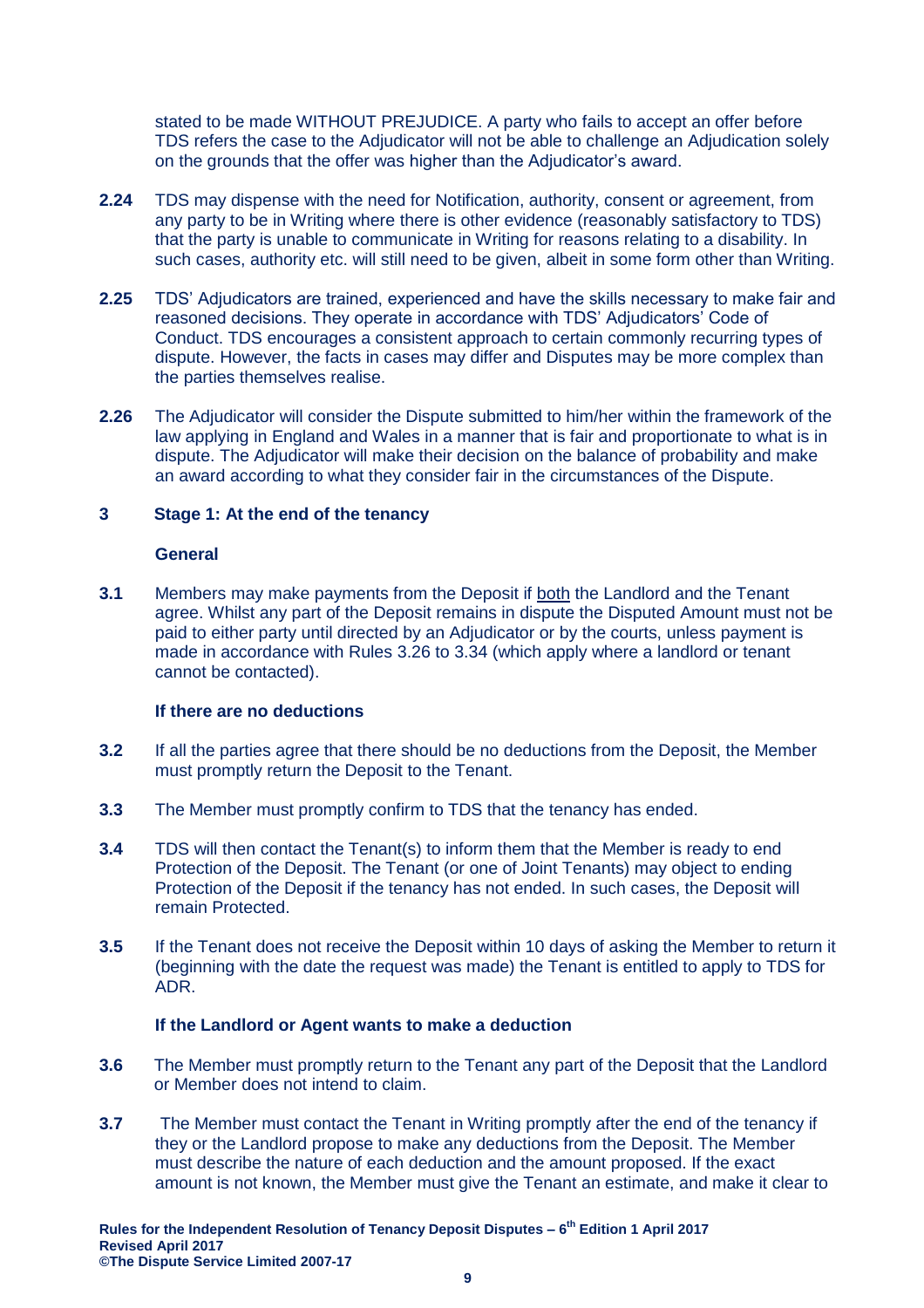the Tenant that the estimate may be revised once quotations have been obtained. The Member's letter or email should ask the Tenant to indicate which (if any) of the proposed deductions s/he agrees, and which (if any) s/he disputes. The Member's letter or email must refer to these Rules and the Scheme Leaflet available to view on the TDS website [\(www.tenancydepositscheme.com\)](http://www.tenancydepositscheme.com/), copies of which are also available from TDS upon request.

- **3.8** The parties should try to reach agreement where they can, and narrow down the issues in dispute. The Member must promptly pay, to the person entitled, any deductions that have been agreed.
- **3.9** If the Tenant does not agree to any proposed deduction from the Deposit, the Tenant should try to inform the Member of his/her objection as soon as practicable after being notified of the proposal.
- **3.10** The Member must give the Tenant a reasonable time in which to say whether they object or agree to proposed deductions. The Member must not take the Tenant's failure to object as an indication of the Tenant's agreement to the proposed deductions.
- **3.11** If either party does not receive the share of the Deposit to which they believe they are entitled within 10 days of asking the Member to return it (beginning with the date the request was made) that party is entitled to apply to TDS for ADR.

## **Agreed deductions**

- **3.12** If the Member and Tenant agree that a proposed deduction is fair and correct, there is no Dispute about that deduction. The Member must promptly pay the Landlord and the Tenant the amount they have agreed is due to each.
- **3.13** After the Member has paid the parties the agreed amounts, and if none of the Deposit remains in dispute, the Member must promptly confirm to TDS that the tenancy has ended.
- **3.14** TDS will then contact the Tenant(s) to inform them that Protection of the Deposit can be ended. If a Tenant (or one of Joint Tenants) objects to ending Protection of the Deposit, the Deposit will remain Protected.
- **3.15** If the Member and Tenant are able to agree some deductions but not others, the Member must promptly pay the Undisputed Amounts to the person(s) entitled.
- **3.16** If any party does not receive their agreed share of the Undisputed Amount within 10 days of notifying the Member of their agreement (beginning with the date they informed the Member) that party is entitled to apply to TDS for ADR.
- **3.17** The Member must retain any Disputed Amount until either (a) all the parties agree how it should be allocated, or (b) there is a final court order authorising payment, or (c) TDS directs the Member to send the Disputed Amount to TDS. The Member may then pay the Disputed Amount in accordance with (i) the parties' agreement, (ii) the court order or (iii) TDS' direction, as the case may be.

#### **Disputed deductions**

**3.18** Where the parties are not able to agree about a claim on the Deposit, any of them may apply to TDS for ADR if they have not been paid within 10 days of asking the Member to pay them the Disputed Amount (beginning with the date the request was made).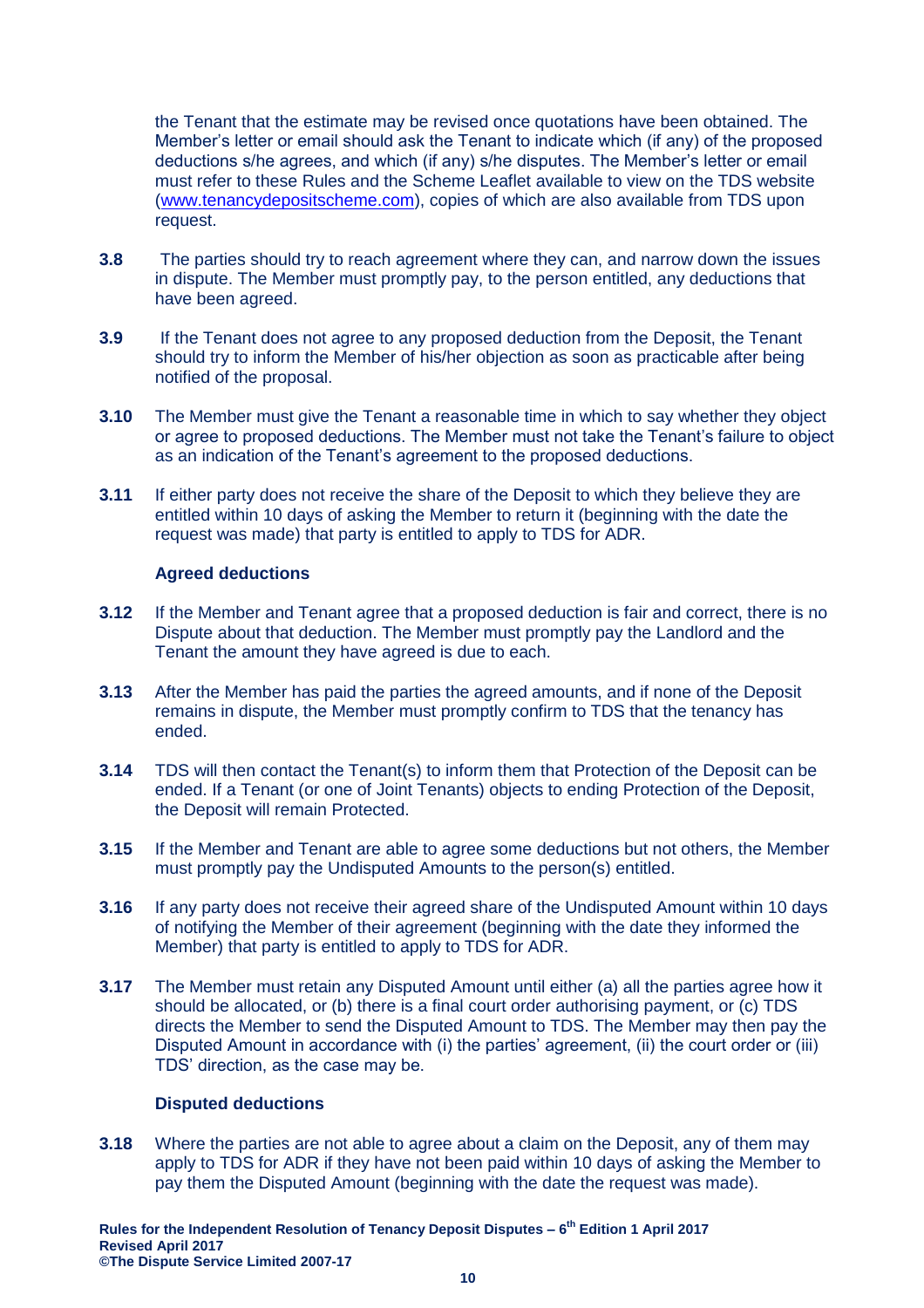- **3.19** The Housing Act 2004 as amended requires TDS to permit tenants to raise disputes, in accordance with these scheme rules. In addition to the requirements of the legislation, TDS may at its discretion:
	- **3.19.1** permit specified member(s) or non-member landlord(s) to raise disputes;
	- **3.19.2** and, following consultation, restrict the ability of all or specified member(s) or non-member landlord(s) to raise disputes, where their use of the scheme is in TDS' opinion excessive or unreasonable in relation to the fee they are paying to protect deposits.
- **3.20** No application for ADR may be submitted to TDS later than 3 months after the end of the tenancy. If no claim for ADR has been submitted within 3 months after the end of the tenancy, the parties will need to negotiate a settlement or use some other means of resolving their dispute (for example, court proceedings).
- **3.21** TDS will not refer a Dispute for ADR if the Dispute is already the subject of court proceedings, or if the parties have reached a legally binding agreement on the allocation of the Deposit.
- **3.22** Where only part of a Disputed Amount is subject to court proceedings or is the subject of a binding agreement, TDS may (in its discretion) proceed to refer the remainder of the Dispute to ADR.
- **3.23** If the parties have reached an agreement that is not legally binding, the Adjudicator may take account of that agreement, but is not bound to follow it.

## **Delay in dealing with the Deposit**

- **3.24** TDS may refuse to refer a case for ADR if any party has shown unreasonable delay in proposing, negotiating or disputing Deposit deductions, or paying Undisputed Amounts to the person(s) entitled.
- **3.25** If TDS is satisfied that the Tenant is entitled to be paid but neither the Tenant nor TDS has received the amount due from the Member, TDS will pay the Tenant the amount due, and seek to recover it (or any shortfall) from the Member or from its insurance.

## **If a Tenant or Landlord cannot be contacted**

- <span id="page-10-0"></span>**3.26** Rules [3.27](#page-10-1) to [3.34](#page-11-1) concern cases where a person is no longer at their last-known address, and despite reasonable efforts, cannot be contacted at their last-known email address or telephone number. Rule [5](#page-12-0) will apply in cases where a person can be contacted, but does not respond and Rules [3.27](#page-10-1) to [3.34](#page-11-1) will not apply in such cases.
- <span id="page-10-1"></span>**3.27** TDS is prevented by law from adjudicating where, despite making reasonable efforts to do so, TDS is unable to contact the Member or the Tenant. The Member must share with TDS any relevant information they may have about the missing party's whereabouts, as long as it is lawful to do so. If the missing party cannot be contacted within a reasonable period the Member or the Tenant will need to claim the Disputed Amount through the county court if they want to take things further, or request the Member to proceed in accordance with Rules [3.28](#page-10-2) to [3.34.](#page-11-1)
- <span id="page-10-2"></span>**3.28** If the Member or the Lead Tenant (as the case may be) is successfully contacted within 3 months of the end of the tenancy, either of them may still submit a Dispute to TDS as an alternative to court proceedings. TDS will then ask the other party whether they consent to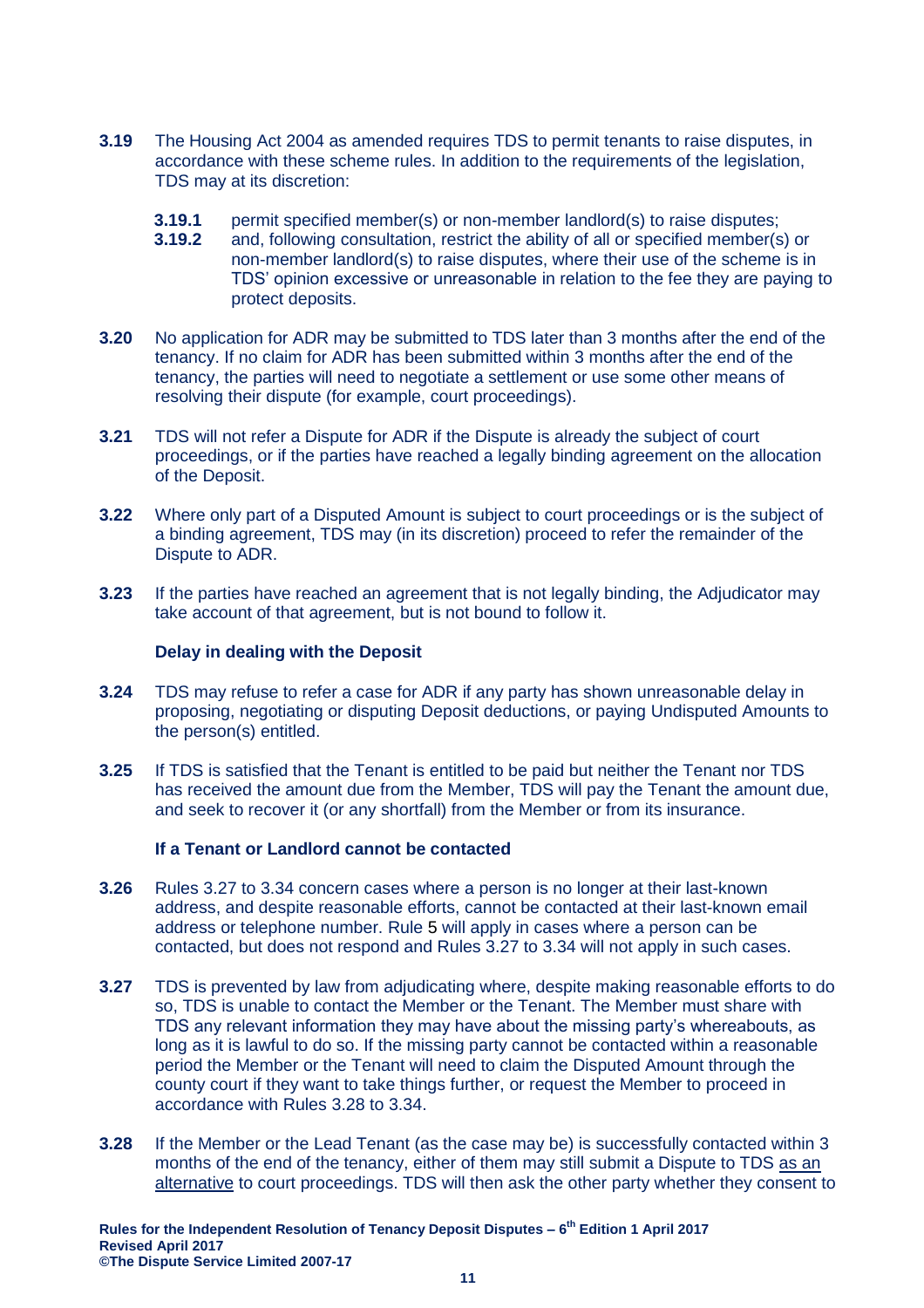ADR. After 3 months from the end of the tenancy have elapsed, or once court proceedings are underway, TDS will not accept a Dispute and the parties will need to agree how the Deposit should be allocated or conclude the court action.

- <span id="page-11-2"></span>**3.29** If the Tenant cannot (despite reasonable efforts) be contacted within 3 months of the end of the tenancy, the Member must:
	- **3.28.1** ascertain and record dilapidations, rent arrears and any other proposed deductions from the Deposit as they would normally do;
	- **3.28.2** allocate the Deposit, pay the party who is present as appropriate, and transfer any amount due to the absent Tenant into a suitably designated Client Account (this will usually be a bank suspense account);
	- **3.28.3** make a formal record of all actions taken, supported by appropriate documentation.
- **3.30** The Member's allocation of a Deposit made under Rule [3.29](#page-11-2) will not be final and binding if one of the parties brings a successful claim within the limitation periods applicable to the courts or stipulated in these Rules.
- **3.31** If the Member releases any payment that is due to, or may subsequently be claimed by, an absentee, the Member does so at their own risk. It would be prudent for the Member to ask any payee for an indemnity. The indemnity should require the payee to repay the money to the Member if the Member subsequently receives a valid claim from the absentee or from TDS, because the Member will have to meet that claim from its own resources. This may be several years after the end of the tenancy.
- **3.32** After a sufficient time has elapsed after the end of the tenancy or, if later since the last attempt to contact the absentee (usually at least 6 years, or 12 years if the tenancy was made by deed) the Member may (at its discretion) donate to a suitable registered charity any Deposit amount which has not been claimed by an absentee or their representative or TDS. The Member may choose to ask the charity for an indemnity, because if a valid claim is subsequently made, the Member will have to meet that claim from its own resources. This may be several years after the end of the tenancy.
- **3.33** The Member is not required to allocate the Deposit as described in Rule [3.29,](#page-11-2) if one of the parties has initiated court proceedings about the allocation of the Deposit. In such circumstances the Member must either pay the Deposit or Disputed Amount (as the case may be) to TDS when directed or distribute the deposit in accordance with the court order once the court order has become final.
- <span id="page-11-1"></span>**3.34** TDS accepts no liability to Landlords, Tenants, Relevant Persons or Members concerning Disputes where one of the parties to the Dispute cannot be contacted at any time.

## <span id="page-11-0"></span>**4 Stage 2: Informal Dispute resolution by Members**

- **4.1** Once the Member becomes aware that there is a Dispute the Member must make reasonable efforts to help the parties resolve the Dispute within a reasonable time. The Member must act fairly and professionally to try to bring about a satisfactory settlement. If the Dispute cannot promptly be resolved in this way, the Member must draw the attention of the parties to the ADR service available under the Scheme.
- **4.2** The Member or the Tenant may continue informal negotiations to resolve the Dispute and/or submit a Dispute to TDS for ADR within the time limits referred to in Rule [5.](#page-12-0)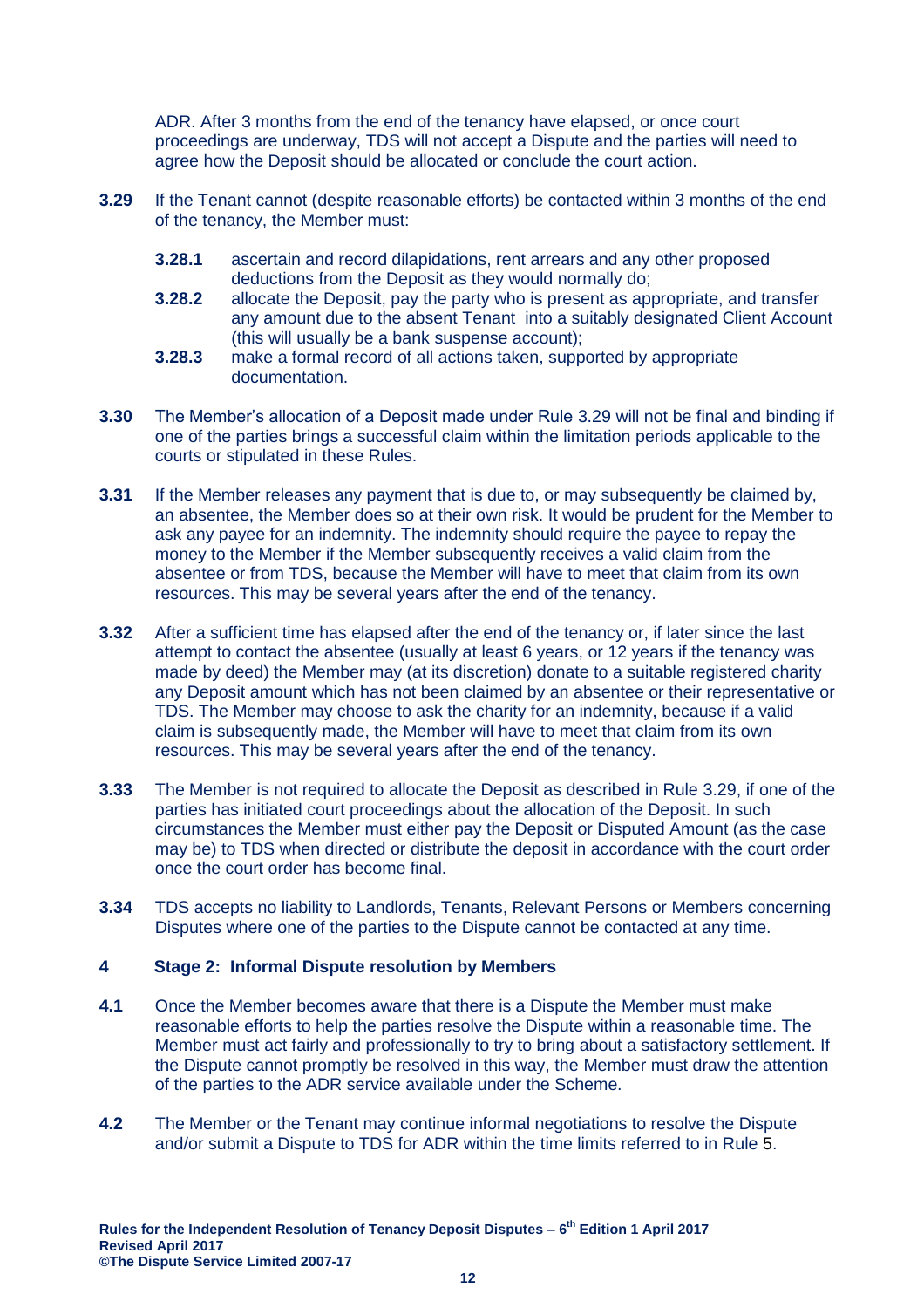**4.3** If the Member or the Tenant need more than 3 months to enable the Dispute to be resolved without recourse to ADR, they must apply to TDS for an extension of the deadline before the expiry of 3 months after the tenancy lawfully ended. TDS is entitled to refuse to refer the matter for ADR if an application is submitted late without TDS' prior authorisation – even if the other party agreed to the delay.

## <span id="page-12-0"></span>**5 Stage 3: Formal Dispute resolution where the parties cannot resolve the Dispute themselves**

## **Dispute resolution by ADR through TDS**

- **5.1** Before submitting a Dispute for ADR the Member or the Lead Tenant must have made reasonable attempts to:
	- **5.1.1** resolve the Dispute under Stage 2 (See Rule [4\)](#page-11-0);
	- **5.1.2** ascertain (and try to agree with the other party/ies) what is in dispute; and
	- **5.1.3** copy to the other party/ies all relevant documents about the Dispute which they do not already have (e.g. check-out reports; quotations).
- <span id="page-12-1"></span>**5.2** As long as the Dispute is eligible for ADR as set out in this Rule 5, the Lead Tenant can submit a Dispute to TDS for ADR:
	- **5.2.1** if the Tenant has requested the Member to pay the whole or any part of the Deposit to him/her and the amount in question has not been paid within 10 days (beginning with the date on which the request was made); **and**
	- **5.2.2** if the application for ADR is made to TDS not later than 3 months after the tenancy lawfully ended.
- **5.3** The Member can submit a Dispute to TDS for ADR:
	- **5.3.1** not sooner than 10 days after the Tenancy lawfully ended; **and**
	- **5.3.2** not later than 3 months after the Tenancy lawfully ended.
- **5.5** Where a non-member landlord raises a Dispute, TDS will require the Member to submit the Disputed Amount to TDS. The Member will not be able to participate in the Dispute.
- **5.6** TDS will deal with the Dispute promptly and within the timescales set by the 2004 Act, the service concession agreement between TDS and the Department, and these Rules. TDS shall have discretion to adjust the deadlines stated in these Rules in individual cases where (in the opinion of TDS) it is in the interests of justice to do so.
- **5.7** TDS will only accept one application for ADR per tenancy agreement.
- **5.8** If the Member or the Tenant agree that the Dispute should be resolved by TDS, they must also accept that the outcome of the ADR will be final and binding (see Rule [2.13\)](#page-6-0).
- **5.9** TDS will not accept Disputes for ADR if legal action for the resolution of the Dispute has been started, or if the Dispute has already been resolved through litigation, except as permitted by Rule [5.18.](#page-13-0)
- **5.10** TDS may refuse ADR in cases which are, in its opinion:
	- **5.10.1** being pursued unreasonably;
	- **5.10.2** frivolous;
	- **5.10.3** vexatious;
	- **5.10.4** seeking to raise again matters which: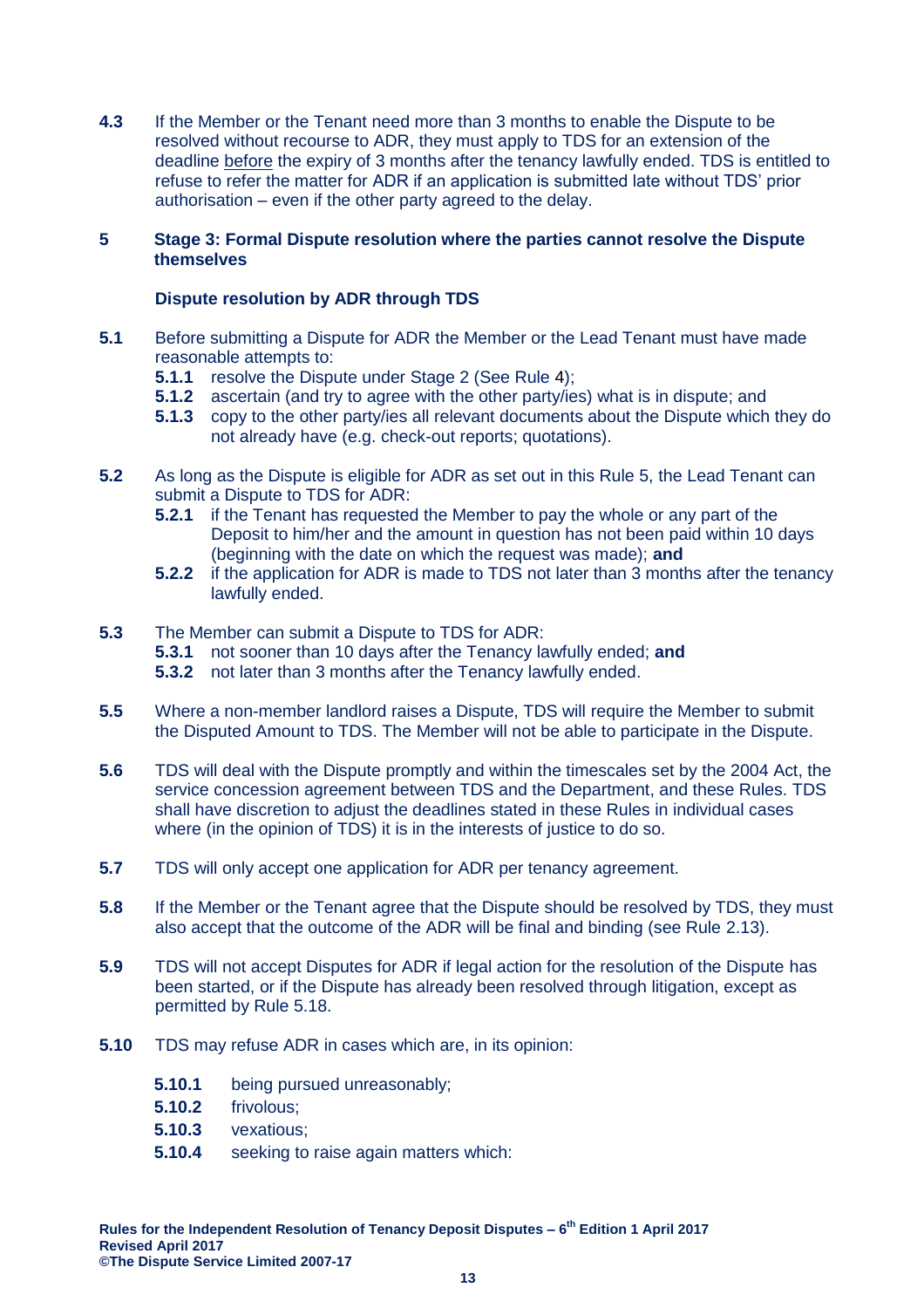- (a) TDS has already adjudicated upon;
- (b) have already been determined by another similar dispute resolution process;
- (c) have been determined by litigation.
- **5.11** At the start of the tenancy, the Member and the Tenant will have access to information about ADR through these Rules and in the Scheme Leaflet which is to be provided as part of the Prescribed Information confirming the Protection of the Deposit. This will include details of how to contact the Scheme and explain that Adjudication is binding with no right of appeal (see Rule [2.13](#page-6-0) above). TDS has a dedicated section on its website with information about how Disputes are resolved by Adjudication and information about the alternative of going to Court. The Scheme also operates a Customer Service Centre to provide guidance to all parties about how the ADR service works.

## **Dispute resolution by litigation through the courts**

- <span id="page-13-1"></span>**5.12** The Member and the Tenant are not obliged to use the ADR process and can choose to go to court to resolve a Dispute.
- **5.13** The Member must inform TDS in Writing as soon as practicable (and in any event within 10 days) after becoming aware that legal action to resolve the Dispute has been started.
- **5.14** Where TDS is made aware that the Member or the Tenant intends to take, or has taken, the Dispute to court, TDS will assume that the party in question does not consent to ADR and will not refer the case to an Adjudicator.
- **5.15** If the Member or the Tenant decide not to begin court action, either of them still has up to 3 months after the end of the tenancy to apply to TDS for ADR.
- **5.16** If, after receiving a Dispute, TDS becomes aware that any part of it has been referred to the courts for resolution, TDS will suspend the ADR process. If they cannot reach agreement, the Member or the Tenant will need to resolve the Dispute through the court, (unless the court refers the Dispute back to the ADR process, or the parties have withdrawn the proceedings).
- **5.17** TDS may still require a Member to submit the Disputed Amount to TDS at any time if legal proceedings are started (see Rule [5.27\)](#page-14-0), whether or not an application for ADR has been made. The Member must by law submit a Disputed Amount to TDS within 10 days, beginning with the date on which the Member receives the direction.
- <span id="page-13-0"></span>**5.18** Where court proceedings do not lead to a judgement, TDS will have the discretion whether to accept a case for ADR. TDS will normally only accept a Dispute for ADR after legal proceedings have been started if:
	- **5.18.1** the court makes an order that the Dispute must be submitted for ADR; or
	- **5.18.2** there is cogent evidence that the proceedings have been discontinued or otherwise prevented from concluding in judgement and the request for ADR is made within the deadlines set out in Rule [5.2](#page-12-1) above.
- **5.19** If a court order does not deal with the full Disputed Amount, TDS will consider whether the balance should be dealt with through ADR and inform the parties of its decision.
- **5.11** TDS will not deal with (and cannot be required to deal with) any aspect of a Dispute which has been, or is being, dealt with by a court. TDS will generally refuse to deal with new issues, where the Member or the Tenant had the opportunity to raise these in court, and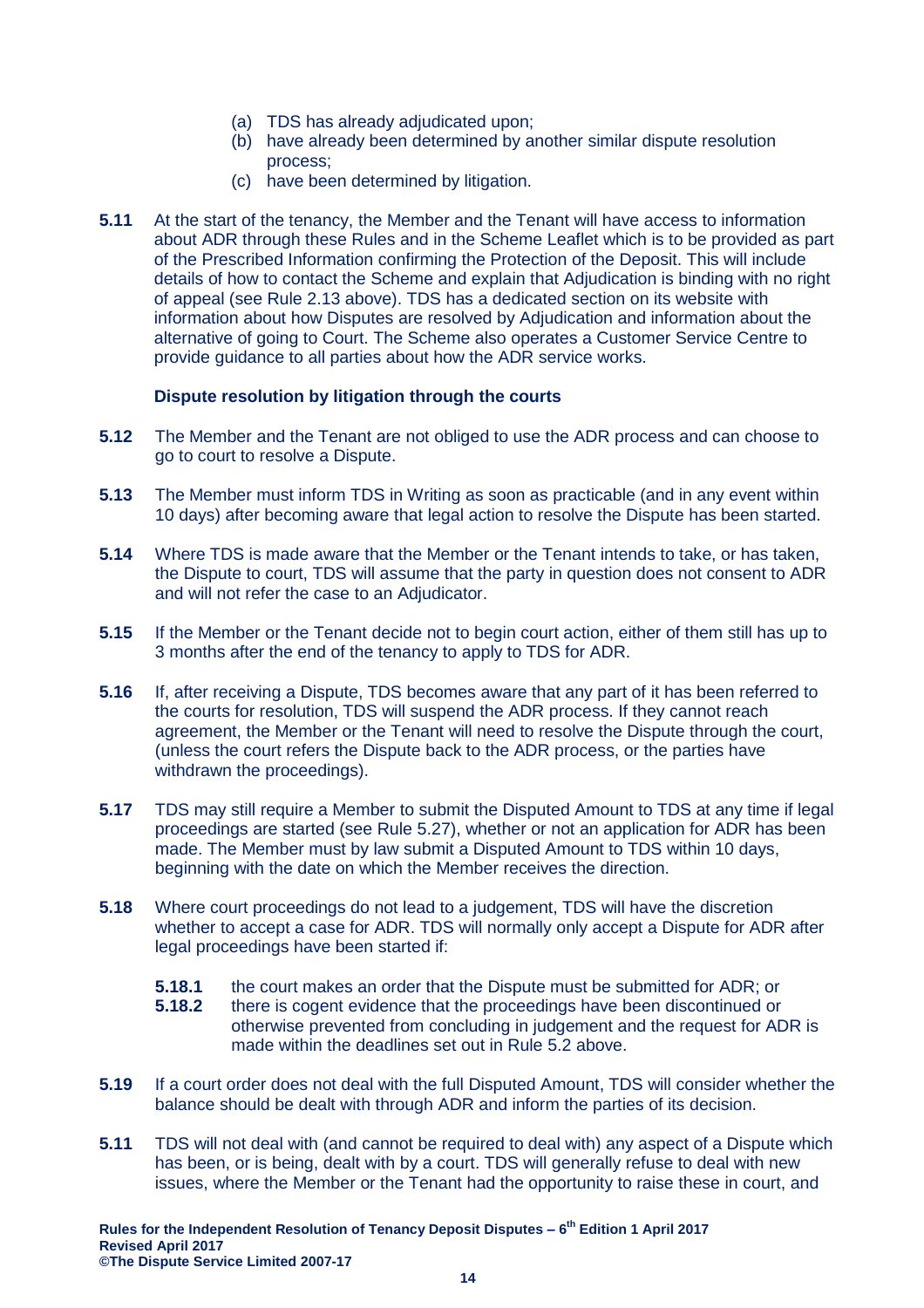failed to do so. TDS may at its discretion deal with any outstanding aspects of a Dispute which were not dealt with by the court. If TDS is not willing to offer ADR, and the Member or the Tenant still cannot reach agreement, they will need to take further court proceedings if they wish to pursue the matter further.

- **5.20** The Member or Lead Tenant must submit a copy of the court order to TDS as soon as practicable after the order is made.
- <span id="page-14-1"></span>**5.21** It is the responsibility of the parties in court proceedings to ensure that they secure a clear instruction from the court about the payment of the Deposit, and about any matters upon which the court wishes TDS to adjudicate. The order should stipulate not only (i) what amount was awarded by the judge and to whom, but it should also stipulate (ii) that the judgement debt may be paid out of the Deposit. TDS may refuse to make a payment from a Deposit if the court order fails to make both these points clear. The parties would then have to apply to court for the order to be amended. TDS will not accept liability for any additional costs incurred by the parties if they have not obtained a court order which clearly and unambiguously directs TDS to make a specified payment from the Deposit.
- **5.22** TDS will pay a Disputed Amount in accordance with the court order (as long as the order meets both the requirements in Rule [5.21\)](#page-14-1) within 10 days, beginning with the date on which TDS receives Notification of the court decision becoming final.
- **5.23** A court decision becomes final:
	- **5.23.1** if not appealed against, at the end of the period for bringing an appeal; or **5.23.2** if appealed against, once the appeal (or any further appeal) is disposed of
	- **5.23.2** if appealed against, once the appeal (or any further appeal) is disposed of.
- <span id="page-14-5"></span>**5.24** The onus is on the party claiming payment to demonstrate to TDS that a court decision has become final (for example by proving that an appeal has been decided and the period for bringing any further appeal has ended; or that an appeal has been abandoned or has otherwise ceased to have effect).

## **Payment of the Disputed Amount to TDS**

- <span id="page-14-2"></span>**5.25** If a Member applies to TDS for ADR, the Member must send TDS (a) details of the Dispute and at the same time send TDS (b) the full Deposit less any payments that have been agreed by the parties in Writing and already paid to the person entitled.
- <span id="page-14-3"></span>**5.26** Where the Lead Tenant submits the Dispute, the Member must send TDS (a) their response to the Dispute and (b) so much of the Deposit as TDS directs within 10 days of receiving a direction from TDS to do so.
- <span id="page-14-0"></span>**5.27** If TDS is Notified that court proceedings relating to the Deposit have been started, the Member must send TDS so much of the Deposit as TDS directs within 10 days of receiving a direction from TDS to do so.
- <span id="page-14-4"></span>**5.28** If TDS is Notified that a Tenant has requested the Member to repay the whole or any part of the Deposit and the outstanding amount has not been repaid within 10 days of the Tenant making the request, the Member must send TDS so much of the Deposit as TDS directs within 10 days of receiving a direction from TDS to do so.
- **5.29** Failure to make payment as required by Rules [5.25,](#page-14-2) [5.26](#page-14-3) [5.27](#page-14-0) or [5.28](#page-14-4) will not delay ADR or payment to the Tenant. TDS will take appropriate action to recover any unpaid sum due from the Member. The Membership Rules require the Member to indemnify TDS for any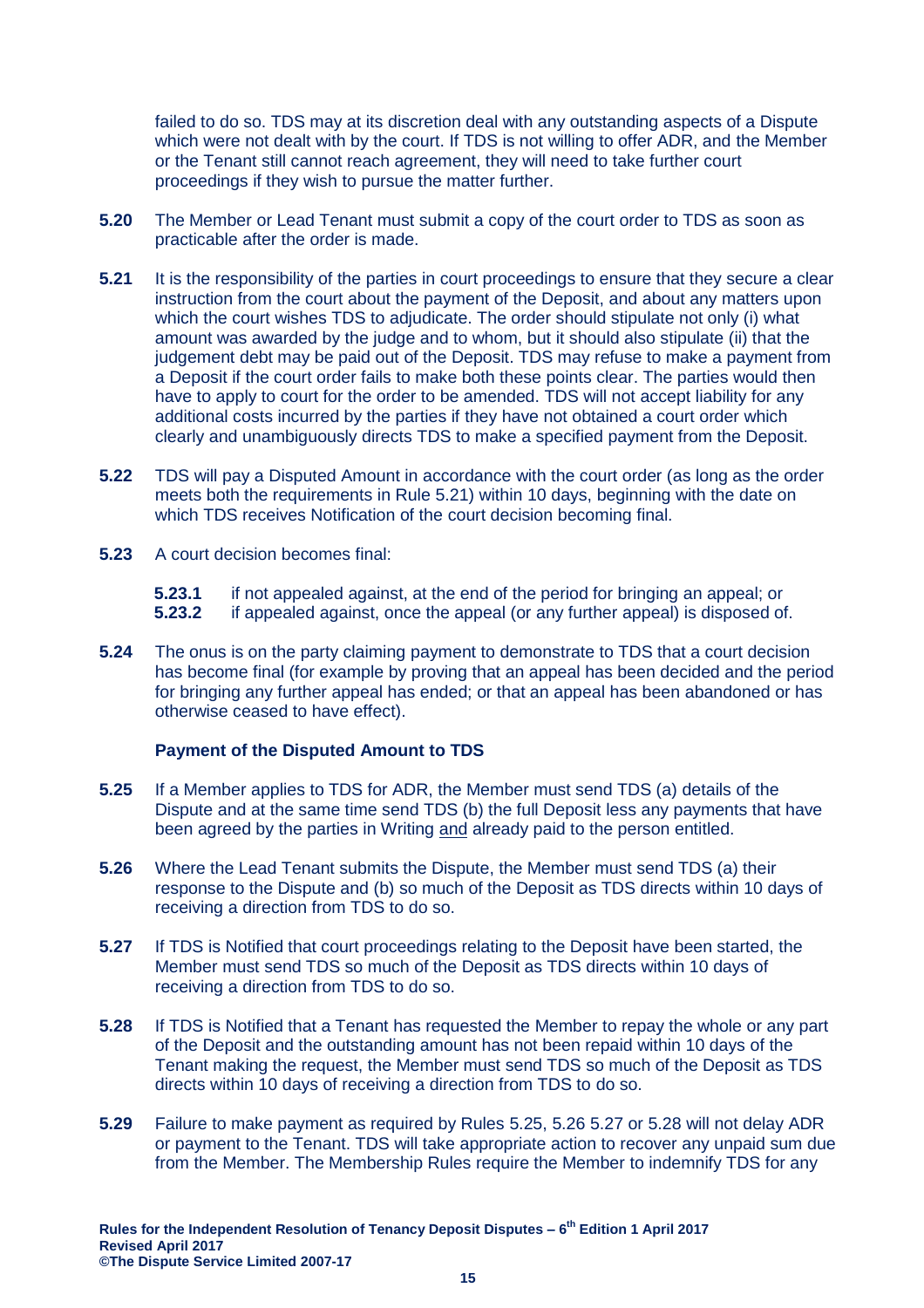costs associated with such failures to pay, including all legal costs and disbursements incurred in a debt recovery action and its subsequent enforcement.

- **5.30** If a Member does not pay the amount which TDS has directed the Member to pay:
	- **5.30.1** TDS will pay the Tenant the full amount of any award due to them payments to Joint Tenants will be dealt with in accordance with Rule [7](#page-19-0) below;
	- **5.30.2** if there is any money left after paying the Tenant's award, TDS will pay the remaining amount to the Member;
	- **5.30.3** the Member will be liable to pay TDS the shortfall in any award made to the Tenant;
	- **5.30.4** it will be the Member's responsibility to resolve with their client the issue of any shortfall in the Landlord's award if the Member is an Agent.
- **5.31** When considering the renewal or termination of Membership, TDS may take into account a Member's failure to pay Deposits as and when directed.

## **Default Awards**

- **5.32** TDS may (in its discretion) award the whole of the Disputed Amount to the Tenant without formal Adjudication if:
	- **5.32.1** the Member has not complied with any Scheme Rule;<br>**5.32.2** the tenancy is not subject to a written tenancy agreem
	- **5.32.2** the tenancy is not subject to a written tenancy agreement; or
	- **5.32.3** in its opinion the Member (or where the Member is an Agent, the Landlord) has unreasonably sought to delay the repayment of the Deposit or the referral of the Dispute.

## <span id="page-15-0"></span>**6 Dispute resolution by TDS**

#### **Agreement to use the ADR process**

- **6.1** The Member and the Tenant are not obliged to use the ADR process. The person who applies to TDS for ADR must confirm that they consent to the Dispute being resolved through the ADR process.
- **6.2** TDS will give the other party to the Dispute the opportunity to respond to the issues raised in the Dispute. If they wish to make a response, they must confirm that they consent to the Dispute being resolved through the ADR process.
- **6.3** If the Member or the Tenant indicates that they intend to take the Dispute to court, TDS will assume that party does not consent to use ADR.
- **6.4** By law, if the Member or the Lead Tenant objects to the Dispute being resolved through the ADR process, TDS cannot refer the case for ADR. The parties will have to reach agreement or go to court if they want to take things further.
- **6.5** Where the Member or the Tenant does not make a decision about whether to use ADR, or fails to respond to TDS's request for their consent to ADR, TDS will be able to infer agreement to the Dispute being resolved through the ADR process. This means that as long as TDS is satisfied that the Member or the Tenant (as the case may be) received TDS's request for consent, the Member or the Tenant (as the case may be) will be deemed to have given consent if s/he does not object to ADR in Writing within 10 Working Days. The period of 10 Working Days shall begin with the day after that on which TDS contacted the Member or the Tenant to ask for consent.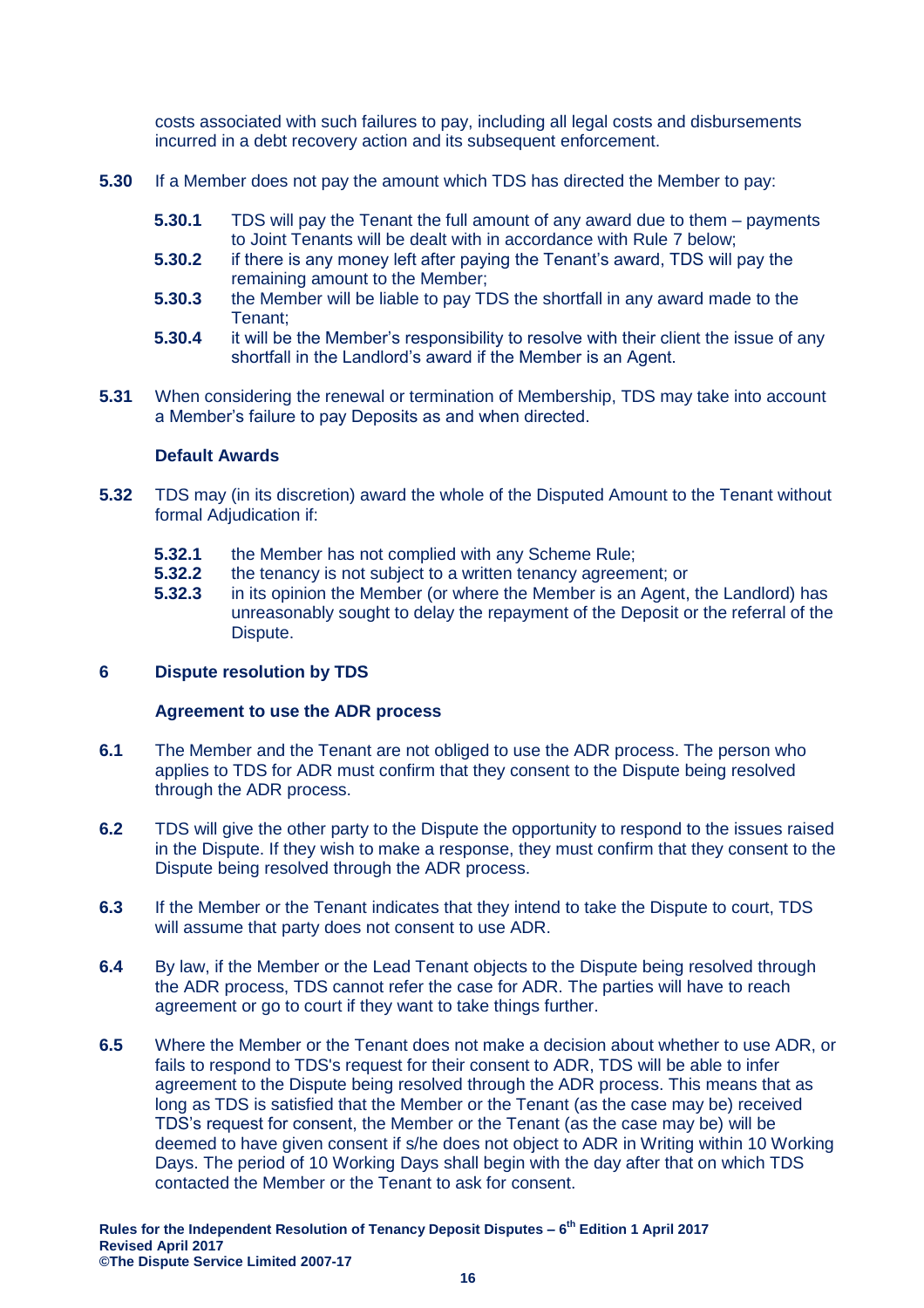- **6.6** If TDS is not able to satisfy itself that the Member or the Tenant received TDS's request for consent to ADR, TDS cannot refer the case for ADR. The parties are likely to have to go to court if they want to take things further.
- **6.7** If the Member or the Tenant does not consent to use ADR they will have up to 3 months after the end of the tenancy, or until the other party initiates court proceedings if sooner, to change their mind. After that, they will no longer be able to use ADR (unless TDS exercises its discretion to extend the deadline in the interests of justice).
- **6.8** If the Member or the Tenant does not consent to use ADR they will need to obtain a Court Order specifying the basis on which the Deposit is to be repaid, or reach their own agreement about its return. TDS will expect to see evidence showing Court proceedings or any agreement reached within 6 months from the date on which the Member or the Tenant confirmed that they did not consent to use ADR. Where this evidence has not been produced TDS shall have discretion to repay to the other party the Deposit amount which it holds. TDS will only exercise this discretion where
	- **6.8.1** a Deposit amount has been paid to TDS, and
	- **6.8.2** the Member or Tenant was advised by TDS of the operation of this Rule when they confirmed that they did not consent to use ADR.
- **6.9** Consent to use the ADR process also means agreeing that the Adjudicator's decision is final. These Rules do not give a right to appeal through TDS or the Department (see Rule [2.13](#page-6-0) above).

## **How the ADR process works**

- **6.10** The Member and the Tenant are able to submit and review forms and evidence through TDS's secure on-line portal before the case is referred to an Adjudicator. The parts of the forms containing the parties' current contact details are not available for other parties to see, but other parts of the forms, and all supporting evidence, is. TDS will not redact (hide) evidence submitted with the forms.
- **6.11** Either party may request TDS for a hard copy of the documents, but TDS will only provide these in exceptional circumstances such as if an inspection of the original is required (e.g. in cases where forgery is suspected) or if access to them via the on-line portal is not possible.
- **6.12** By participating in the ADR process, the Member and the Tenant agree that TDS may hold and process their personal data for the purposes of resolving their Dispute and for compiling statistical information. It is the responsibility of the person submitting the evidence to make sure their evidence does not contain anything they do not want the other party to see.

## **Dispute raised by the Tenant**

**6.13** The Tenant must give details of their request for the repayment of the deposit when raising their Dispute. TDS will make a copy of this (other than confidential details) to the Member through TDS's secure on-line portal. TDS will give the Member the opportunity to submit their evidence and any documents that they wish the Adjudicator to take into account. The Member will also have the opportunity to mention any other aspect of the Dispute which has not been raised by the Tenant. TDS will make a copy of this (other than confidential details) available to the Tenant through TDS's secure on-line portal.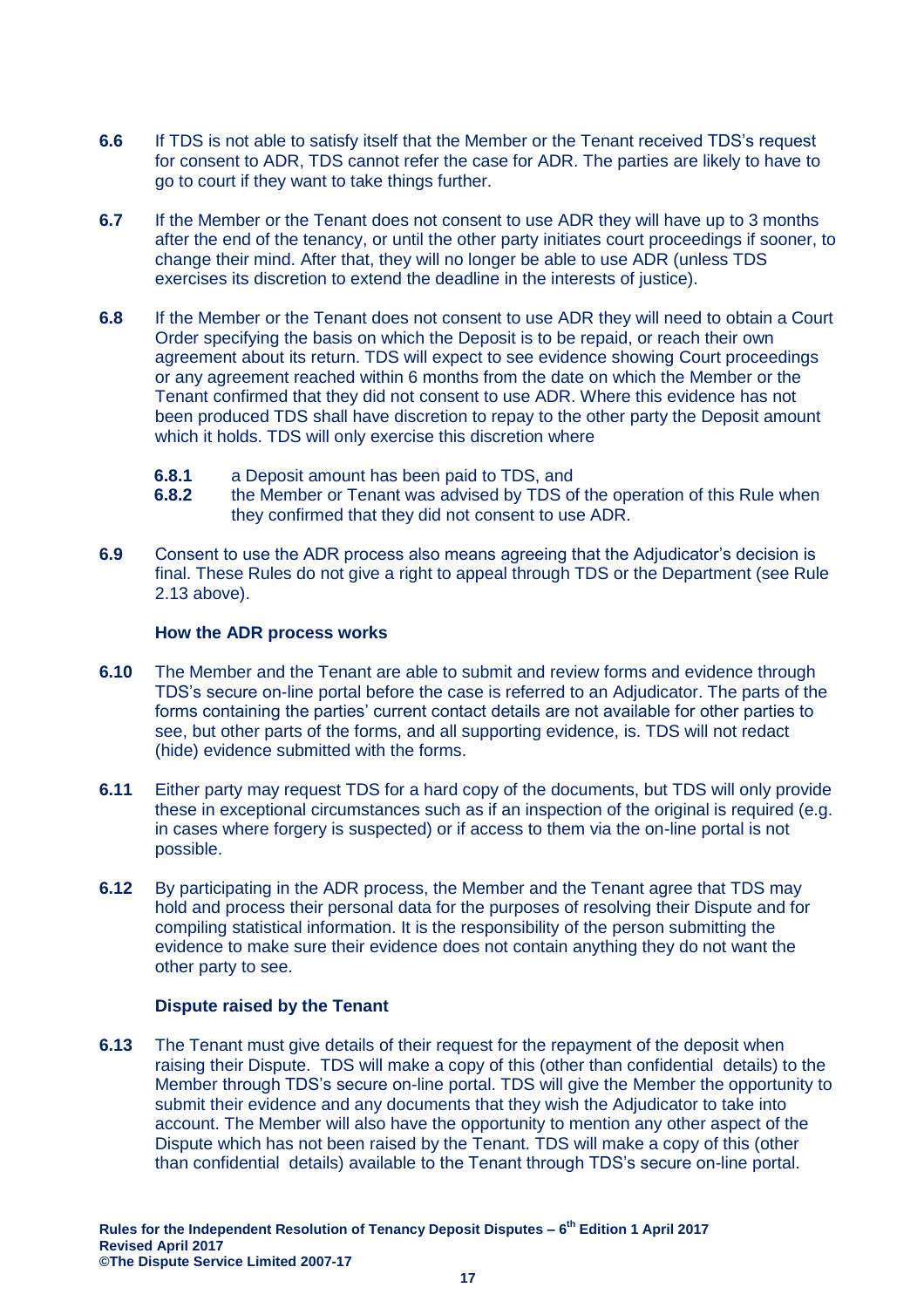TDS will give the Tenant the opportunity to submit their evidence and any documents that they wish the Adjudicator to take into account.

## **Dispute raised by the Member**

- **6.14** The Member must give a concise summary of their case when raising their Dispute. The Member may set out a more detailed explanation of their case on additional pages if they believe it would be helpful. The Dispute Application must state what the claim is for (e.g. cleaning, arrears, damage) and how much is claimed. The Member must send TDS a copy of all documents relevant to the case (e.g. tenancy agreement; check-in report; check-out report; invoices, relevant emails). TDS will make a copy of this (other than confidential details) available to the Tenant through TDS's secure on-line portal. TDS will give the Tenant the opportunity to submit their evidence and any documents that they wish the Adjudicator to take into account.
- **6.15** A person responding to a Dispute must send their response and all the evidence which they wish the Adjudicator to consider within 10 Working Days. The period of 10 Working Days shall begin with the day after that on which TDS contacted them.
- **6.16** If the respondent is the Member, they must by law send TDS the Disputed Amount within 10 Calendar Days. The period of 10 Calendar Days shall, by law, begin with the day on which the Member receives a direction from TDS to make the payment.
- **6.17** If a respondent raises new aspects of the Dispute, TDS will give the applicant the opportunity to respond to such additional facts and matters. TDS will not otherwise send a copy of that response to the other party/ies and there will be no opportunity to reply unless the applicant raises new issues. As the ADR process is intended to resolve Disputes quickly, each side has just the one opportunity to respond to issues raised by the other.
- **6.18** Once the Member and the Lead Tenant have submitted their evidence, TDS will review the case. If the Member or the Tenant submits large quantities of information that is not relevant to the case (e.g. duplicates of documents, copies of all emails exchanged between the parties, whether relating to the Dispute or not) TDS may reject the case. TDS will reject forms which are incoherent, incomplete or which appear to TDS to be an abuse of the ADR process. Cases which have been rejected may be re-submitted to TDS within the 3 month period after the end of the tenancy, but if they are still incoherent, incomplete etc, TDS may reject them again.
- **6.19** If TDS is reasonably satisfied that (a) the paperwork is in order, (b) the parties are unlikely to reach agreement, and (c) the case is in other respects suitable for ADR, TDS will refer the Dispute to an Adjudicator.
- **6.20** As long as the Member and the Lead Tenant have agreed to use the ADR process, and as long as the deadline for submitting evidence has passed, TDS may refer the Dispute to an Adjudicator whether or not both parties have submitted evidence.
- **6.21** The Adjudicator will consider all the evidence submitted by the Member and the Tenant and decide how the Disputed Amount is to be allocated between them. The Adjudicator will state the reasoning behind the allocation and state the amount to be awarded to the Member and the Tenant in a brief report. The report will usually only comment on those aspects of the evidence which are relevant and material to the allocation of the Disputed Amount.
- **6.22** The onus is on the Member to prove (on the balance of probabilities) that they are entitled to a deduction from the Deposit. The presumption is that the Disputed Amount is the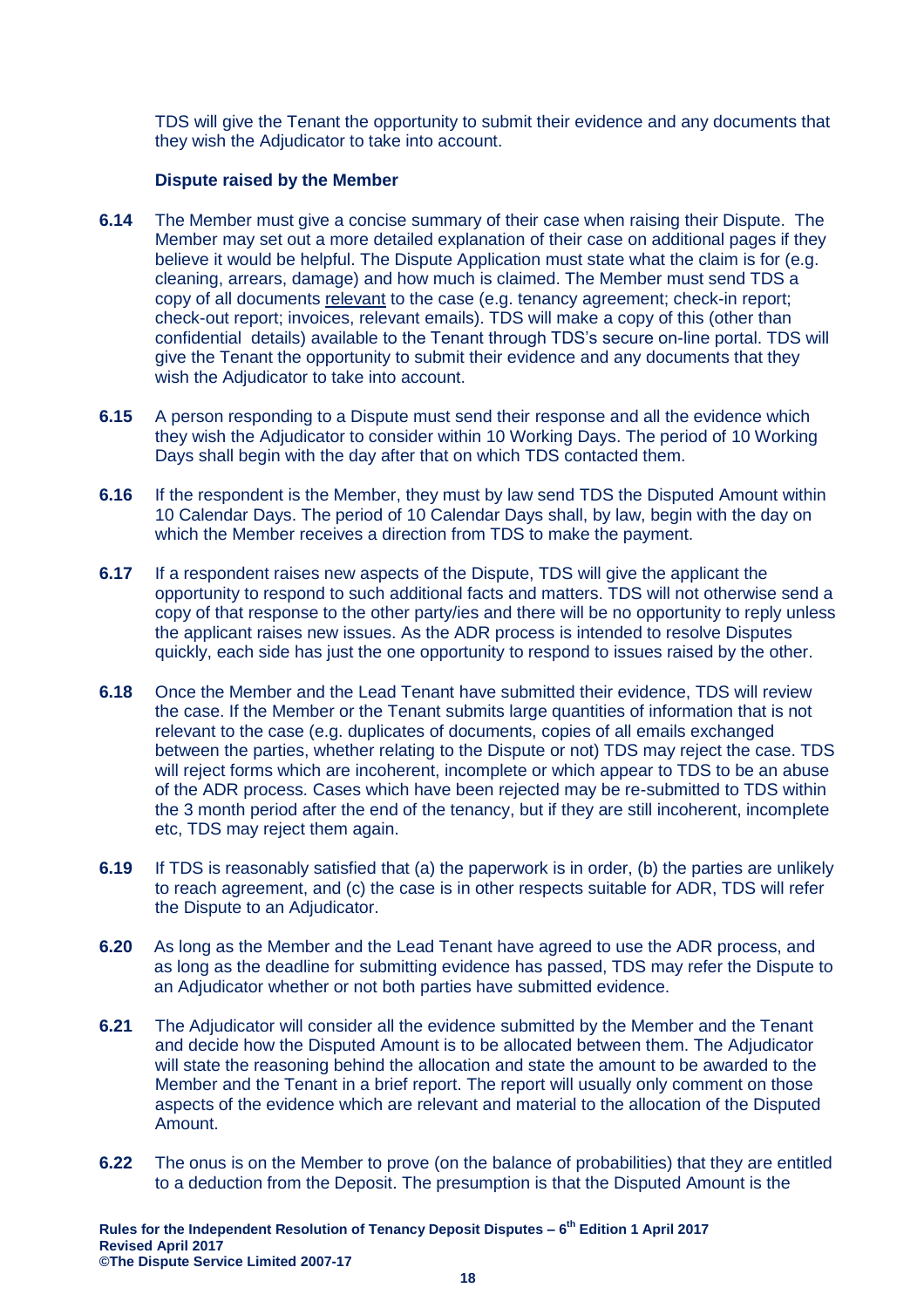Tenant's money, unless and until the Member demonstrates that they are entitled to it. Where possible, the Member and the Tenant should support any assertions they make with documentary evidence.

- **6.23** Neither TDS nor the Adjudicator will be liable for any error or omission in an Adjudication if the error or omission arose because the application or response or supporting evidence was incomplete, illegible, confusing, contradictory or misleading, as long as TDS and the Adjudicator have taken reasonable care.
- **6.24** The Adjudicator will not set off claims, or consider counterclaims, made by the Tenant. If a Tenant believes they have a claim against the Member, they should seek advice from an appropriate source and may prefer to take court proceedings, where such matters could be considered.
- **6.25** The Adjudication will normally be completed in 28 days of TDS receiving the agreement of both parties to use ADR and TDS receiving all the evidence to be considered by the Adjudicator.
- **6.26** TDS will send a copy of the Adjudicator's report to the Member and the Tenant by email or post and will pay the amounts awarded by BACS or cheque within 10 days or less.
- **6.27** The Member and the Tenant should retain the original version of any evidence submitted to TDS. If either of them requires TDS to return any of their papers, they must Notify TDS within 3 months of being sent the Adjudicator's report. TDS may require the person making such a request to pay TDS a reasonable fee for retrieving and returning documents, and any such fee must be paid in advance of the papers being returned.

## **If a Dispute goes to court**

- **6.28** The Member or the Tenant must, if they have already consented to use ADR, inform TDS in Writing if legal proceedings in relation to any element of the Dispute are started within 3 months of the end of the tenancy (see also Rules [5.12](#page-13-1) to [5.24\)](#page-14-5).
- **6.29** If the Member or the Tenant intends to, or does, bring legal proceedings without informing TDS in Writing, and an Adjudication is made which does not coincide with the court's decision, TDS will not be liable for making up any difference between the Adjudicator's award and the amount ordered by the court.
- **6.30** If TDS incurs any costs or suffers any loss as a result of a party bringing court proceedings and failing to inform TDS in Writing, the party who brought the proceedings, and in default the Member, must indemnify TDS for any losses, claims or actions in respect of such payment.

#### **If the Landlord failed to Protect the Deposit or provide Prescribed Information**

- **6.31** The Adjudicator cannot consider claims by a Tenant for compensation for failure to comply with the Scheme's initial requirements or for failure to give Prescribed Information as required by law. If a Tenant wishes to claim against the Landlord or the Agent for such failures, the Tenant will need to proceed through the courts.
- **6.32** A claim through the courts for failure to protect the Deposit or provide Prescribed Information would not prevent the parties from having the Dispute about the Deposit resolved on its merits through ADR, as long as:
	- (a) both parties consent to ADR (or TDS can infer their consent); and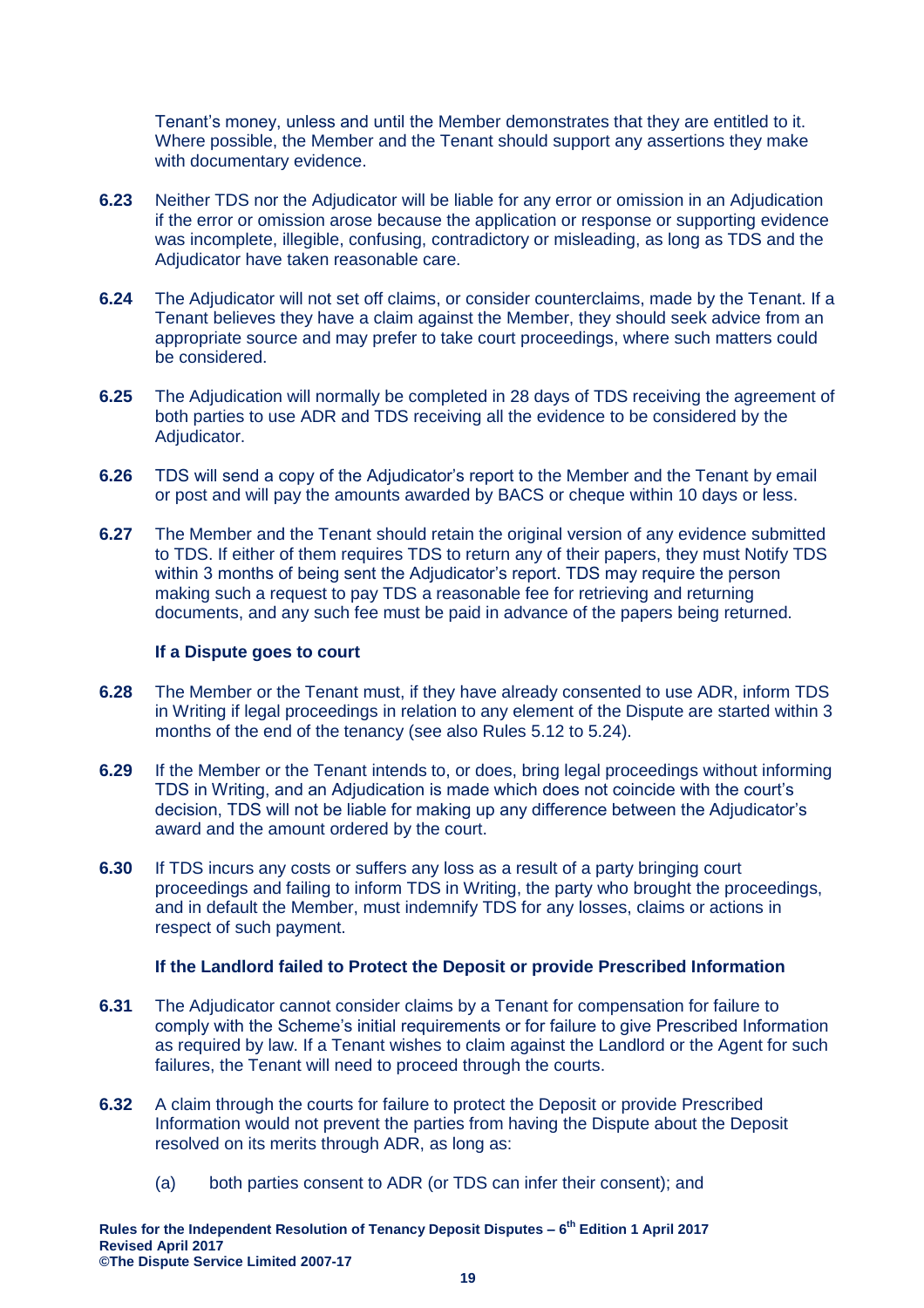- (b) the application and response are submitted within the deadlines for doing so; and
- (c) the court has not made an order under section 213(3) of the 2004 Act (to repay the Deposit or protect it under an authorised custodial scheme).

## **Returned payments**

**6.33** Where payment of an award made by BACS is returned to TDS, TDS will make reasonable attempts to contact the intended payee to check account details and rearrange payment. If the payment fails a second time, TDS will not make a third attempt until the intended payee contacts TDS to arrange an alternative means of payment. If the payment is made by cheque and has been sent to an incorrect address or has been made payable in an incorrect name (for example where the payee has married) TDS will reissue the cheque, or pay the amount by BACS, at the request of the payee on presentation of suitable documentation confirming the revised details. TDS shall have no liability to the intended payee for delayed payment or interest in such circumstances. TDS may charge a reasonable administration fee for arranging second and subsequent payments or attempted payments, as long as TDS sent the first attempted payment to the account stipulated by the intended payee.

## <span id="page-19-0"></span>**7 Joint tenancies**

- **7.1** Deposits relating to joint tenants will be dealt with by TDS in accordance with the procedures set out in the guidance document How TDS deals with tenancies with more than one landlord or tenant. A copy of this guidance document is available on the TDS website, and can be provided upon request.
- **7.2** TDS will only accept one Dispute per tenancy agreement. Members must make this clear to Joint Tenants.

## **Negotiated settlements**

- **7.3** Where there are Joint Tenants, any negotiated allocation of the Deposit must be agreed in Writing by all the Joint Tenants before the Member can pay either the Landlord or any Tenant.
- **7.4** If all Joint Tenants agree to proposed deductions from the Deposit, there is no Dispute and the Member shall allocate the Deposit according to what the parties have agreed.

#### **General**

- **7.5** It is the responsibility of each person with an interest in the Deposit to ensure that they provide their correct contact details and notify TDS and the parties to the tenancy agreement of any change. It is the responsibility of the person submitting a Dispute to TDS to ensure that, as far as they are aware, the contact details provided for each party are current and correct. TDS will assume that when a Tenant leaves a property, they make proper arrangements for post to be forwarded to them at their new address. TDS does not accept any liability for loss suffered or expense incurred by anyone as a result of TDS being unable to contact a Tenant.
- **7.6** TDS will not arrange ADR for disputes between Tenants. The Adjudicator will only allocate the Deposit between the Member and the Tenant.
- **7.7** If court proceedings begin after the ADR process has started, TDS will suspend ADR until the proceedings have been disposed of.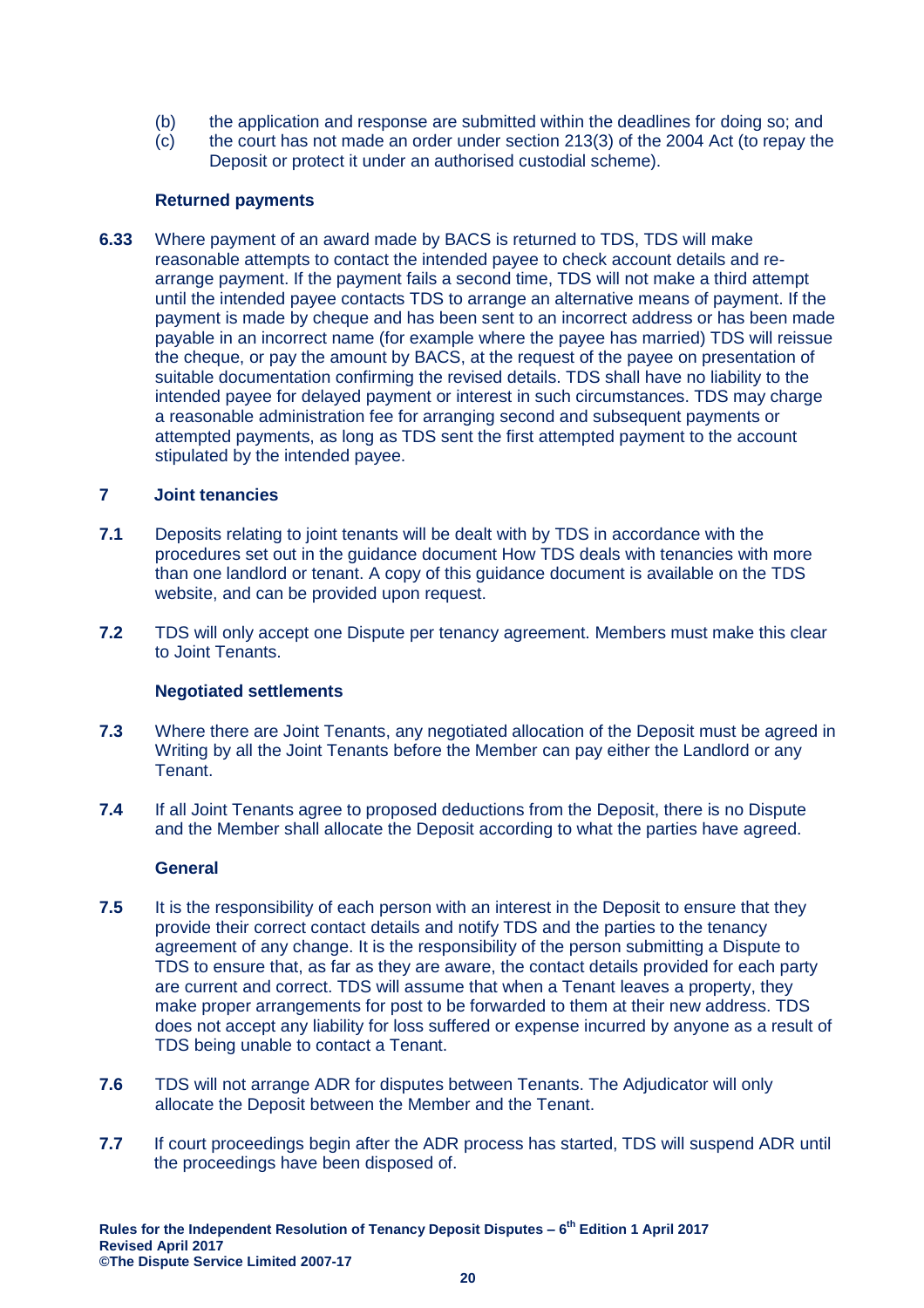- **7.8** TDS will presume that each Joint Tenant is jointly and individually liable for all the Tenants' obligations in the tenancy agreement, unless there is clear and robust evidence in the tenancy agreement to the contrary.
- <span id="page-20-2"></span>**7.9** The tenancy agreement may specify to which Tenant the Deposit (or any balance remaining after lawful deductions have been made) should be paid at the end of the tenancy. If it does not, TDS will allocate any award made to Joint Tenants equally among the Tenants named in the tenancy agreement. TDS will send each of them the appropriate amount separately, by cheque or BACS as requested.
- **7.10** The only exceptions to Rule [7.9](#page-20-2) will be where Joint Tenants authorise a different allocation of the award, in Writing and signed by all of them, or where one Tenant authorises (in signed Writing) the payment of their share of the Deposit to another Tenant or a third party.

# <span id="page-20-0"></span>**8 Complaints**

- **8.1** By agreeing to the use of ADR the parties agree that the Adjudication decision is final and binding.
- **8.2** Adjudication does not create any binding precedent for the courts or for other Adjudicators to follow. TDS does not accept liability for any Adjudicator reaching a different conclusion from another Adjudicator in cases with similar facts or issues, except in the case of serious and obvious error.
- **8.3** There is no provision for 'appeal' against an Adjudication. The money is distributed once the decision is made and TDS has no authority to reclaim or redistribute it. However TDS provides a procedure for reviewing concerns that a party to an adjudication may have about the way that decisions are made or the service received. The procedure is available on TDS' website [\(www.tenancydepositscheme.com\)](http://www.tds.gb.com/).

#### <span id="page-20-1"></span>**9 Amendments**

- **9.1** These Rules for the Independent Resolution of Deposit Disputes may be amended by TDS from time to time and all such amendments shall be deemed incorporated into these Rules and shall take effect on the next Working Day after TDS Notifies such changes to Members, or such later date as the Notification may specify.
- **9.2** Users of the Adjudication service can view and download the version of these Rules in force from time to time at [www.tenancydepositscheme.com.](http://www.tds.gb.com/) TDS shall not be obliged to publish or advertise amendments to these Rules in any other way.
- **9.3** When they submit or respond to a dispute through the ADR process Members and parties to Disputes agree to abide by these Rules as amended and in force from time to time, even if an amendment to the Rules, or a later edition of the Rules, is implemented after a Deposit has been protected in the Scheme.
- **9.4** Disputes will be processed in accordance with The Tenancy Deposit Scheme Rules for the Independent Resolution of Tenancy Disputes (or such rules as may replace them – see [www.tenancydepositscheme.com\)](http://www.tds.gb.com/) in force when the Dispute forms and all other relevant documents relating to the dispute are received by TDS.
- **9.5** If in TDS' opinion, any proposed changes to these Rules are significant, TDS will consult with Members to the extent and in the manner it deems appropriate, and consider Members' representations before deciding whether to implement such a change.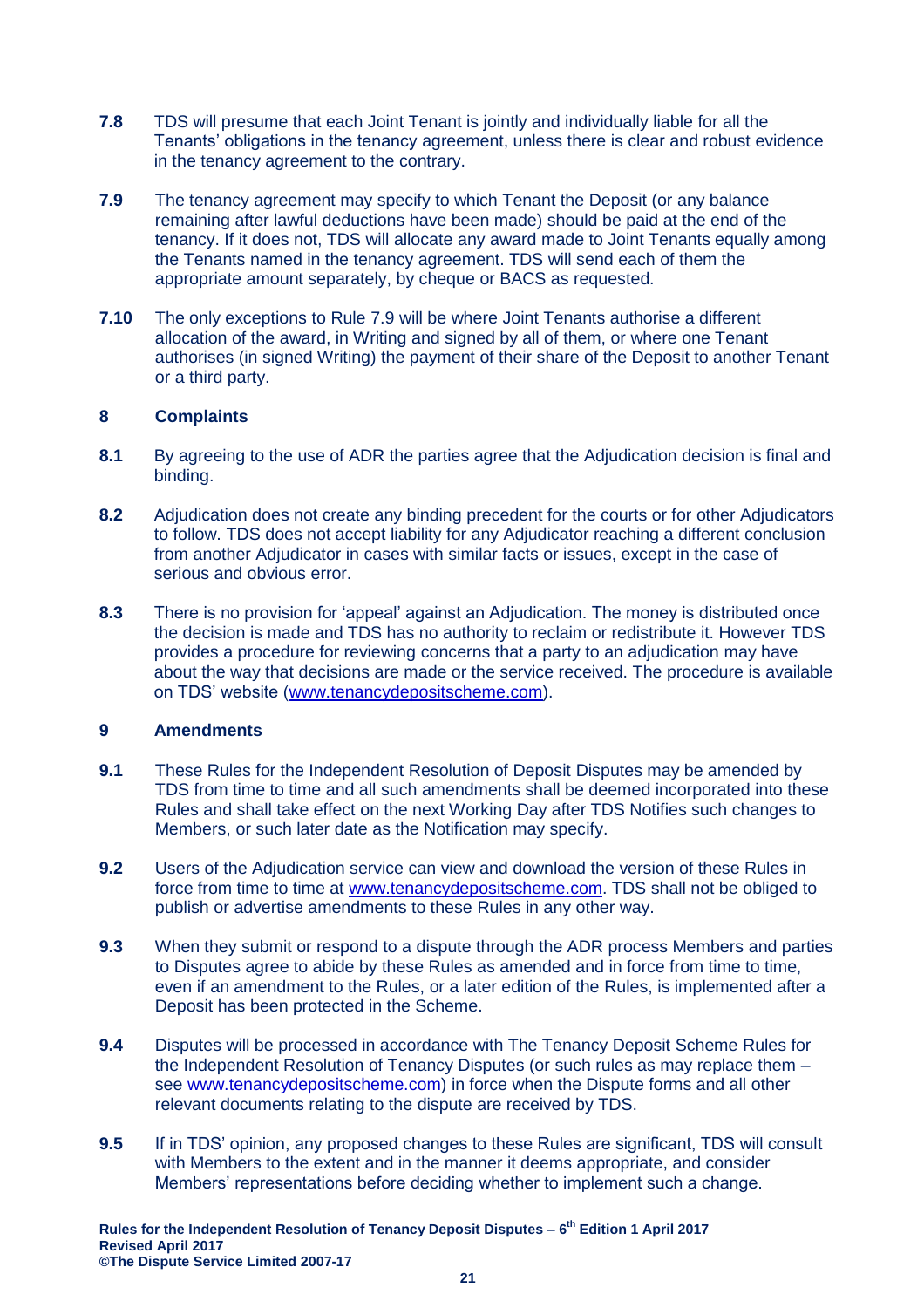- **9.6** If any changes incorporated into these Rules are reasonably regarded by any Member as material and unreasonable, that Member may Notify TDS of its intention to withdraw from the Scheme in accordance with the Membership Rule. In such cases, the Scheme Rules in force immediately before the Member's Notification shall continue to apply to Deposits held by that Member until Protection by TDS ends.
- **9.7** If any court in England and Wales should decide that any Scheme Rule is unreasonable or for some other reason unenforceable, only so much of the Rule as is unenforceable shall not apply. Similarly, if a court should decide that any amendment to a Scheme Rule is unenforceable, the Rule as it was immediately before amendment shall continue to apply to the extent that is possible without altering the general intent and purpose of such of the amended Rules as are enforceable.
- **9.8** For further information, please visit the TDS website [www.tenancydepositscheme.com](http://www.tds.gb.com/) or contact:

**TDS** Unit 1 The Progression Centre 42 Mark Road Hemel Hempstead HP2 7DW Tel: 0300 037 1000<br>Email: deposits@tenar [deposits@tenancydepositscheme.com](mailto:deposits@tenancydepositscheme.com) Web: [www.tenancydepositscheme.com](http://www.tds.gb.com/)